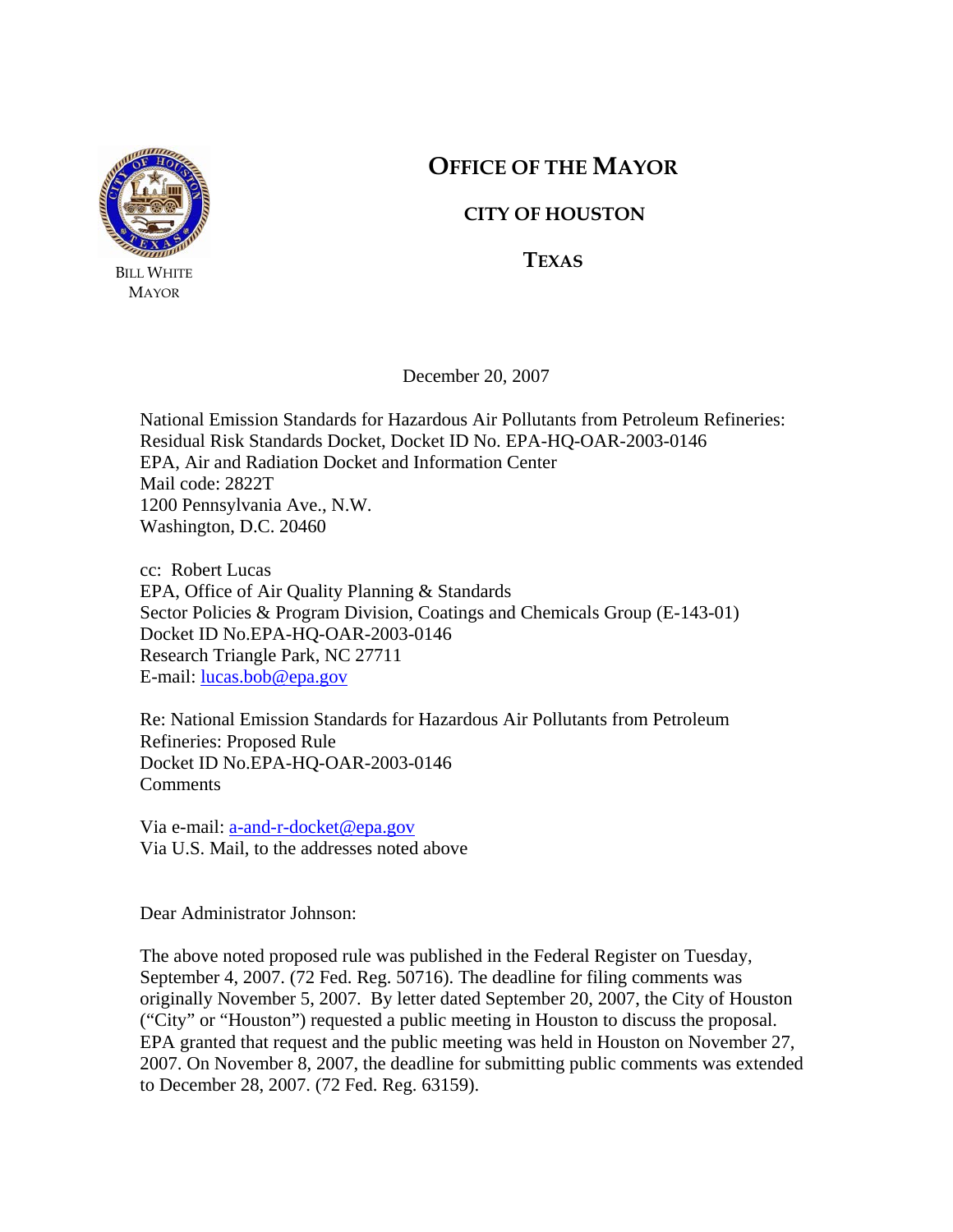### **Background and Summary of Comments**

 $\overline{a}$ 

In 1990, Congress amended the Clean Air Act. One of the sections that received the most attention was Section 112, which was meant to effectively regulate the emissions of hazardous air pollutants ("HAPs"), those air pollutants that are most dangerous to human health and the environment. Congress amended the Act by listing189 HAPs and directing EPA to promulgate standards that would reduce the emissions of those pollutants to the maximum extent possible. Congress provided for regulation of HAPs in two steps. The first step has become known as the "MACT" phase. MACT stands for "maximum achievable control technology" and the standards adopted have come to be known as the "MACT floor." The second step, which EPA must undertake 8 years after adoption of the MACT floor, is supposed to address "residual risk, "which was not addressed by the MACT floor rulemaking. It is this residual risk to health and the environment presented by emissions of HAPs from refinery sources, which is the subject of the current rulemaking by EPA. Under this step, EPA must consider the advances in technology<sup>1</sup>, data, and the effect of the MACT floors to determine whether additional controls are necessary to meet the level of protection required by the Act. That is, EPA must ensure that the MACT standards provide an ample margin of safety from exposure to HAPs so that the lifetime excess risk of cancer to the individual most exposed to multiple HAPs from an industry category is less than one in one million.

As explained in the remainder of this comment letter, Houston asserts that the EPA has not met the requirements of the Administrative Procedure Act, the Clean Air Act, or Executive Order 12898 regarding Environmental Justice in Minority Populations and Low Income Populations. Notwithstanding the inadequacies of the current proposal, the City strongly recommends that EPA promulgate on an interim final basis all the control mechanisms included in the proposal in Option 2 for storage units and enhanced biodegradation units so that some emissions reduction may be achieved as soon as possible, while EPA takes the measures needed to propose additional rules to meet its legal obligations. Likewise, Houston supports the proposed requirements for cooling towers (which should have been included in the MACT floor requirements12 years ago), as well as the implementation of fence line monitoring so that EPA has a mechanism to verify data and to determine to some extent what the impact of the emissions is at the fence line. The City also proposes an "Option 3," which includes additional technological and other mechanisms to reduce HAP emissions to safer levels, and we urge EPA to propose additional rules incorporating Option 3 as soon as practicable.

 $1$  The City agrees with and incorporates by reference the comments made by the National Resource Defense Council and others that the 8 year statutory review requires a review of technological advances and that EPA is required to implement improvements in control technologies that will result in increased HAP emission reductions. EPA has not conducted that review.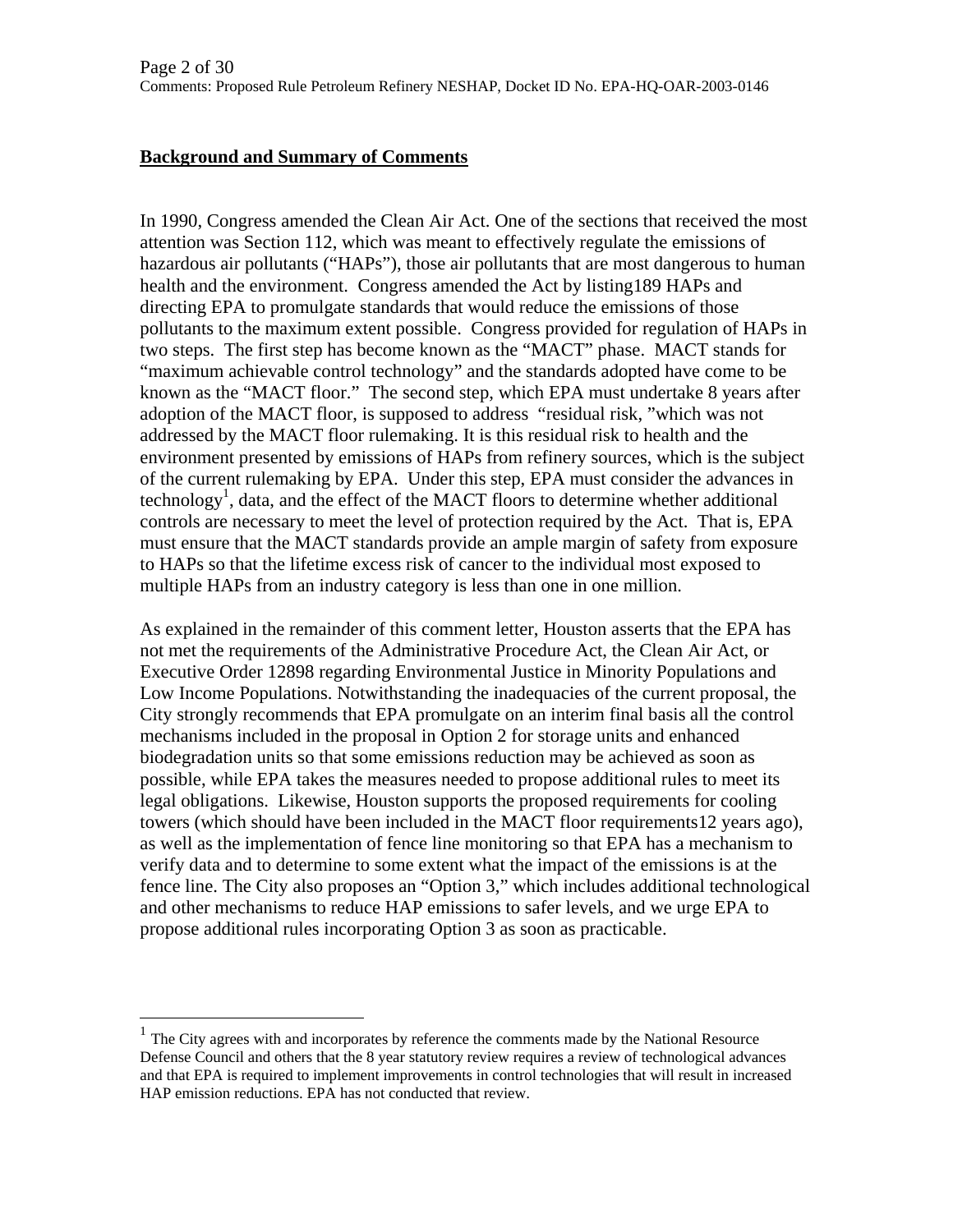### **I. EPA has not fulfilled its obligations under the Clean Air Act to protect the health and safety of those people at risk of exposure to emissions of HAPs from the petroleum refining industry.**

The City has focused this section of its comments on the following areas:

- There are significant errors in the emission inventory **data**, which render the risk assessment and technological recommendations unsupportable.
- There are significant errors in the **risk assessment**, and without a sound scientific underpinning, the proposed rule is fatally flawed.
- Based on the inadequacies of the data and the risk assessment, EPA has come to the wrong conclusions regarding the need for **additional controls** to ensure an ample margin of safety.
- Because of the fundamental flaws in the rulemaking record and risk assessment, promulgation of the rule as proposed would be **arbitrary and capricious**.

### **A. There are fundamental errors in the source, scope, and reporting bias of the emissions inventory data, which invalidate EPA's analysis and conclusions.**

**First, EPA has relied solely on industry-generated, self-reported and secondary source data for its emissions inventory**. EPA had ample opportunity since the refinery MACT floor rule was made 12 years ago to have required monitoring, reviewed existing monitoring data, and required additional comprehensive information from the regulated industry pursuant to its powers under Section 114 of the Clean Air Act. It did none of these things. In addition, EPA's Office of Inspector General recently released an evaluation report regarding emissions data needed to conduct a residual risk assessment, using the refinery HAP rulemaking as one example. The Inspector General was highly critical of EPA's data collection efforts and recommended a series of actions, such as monitoring, that EPA should use to collect more reliable data. Earlier Inspector General reports included the same recommendations and are referred to in the Inspector General's current report. EPA has not adequately responded to those recommendations. See "Improvements in Air Toxics Emissions Data Needed to Conduct Residual Risk Assessment," Report no. 08-P-0020, October 31, 2007, incorporated by reference.

**Second, the data used by EPA represents a chronic underreporting of refinery emissions.** EPA's own statements in the preamble to the regulations acknowledge that much of the emissions data suffers from an underreporting bias. And EPA's proposal acknowledges that data from several refinery emission sources, such as cooling water towers, was underreported. These are large sources of emissions, and their exclusion invalidates EPA's conclusions.

A number of studies have concluded that there is an underreporting of emissions data, by factors as large as 15, when compared to actual measured emissions. The Texas Commission on Environmental Quality TCEQ found that emissions estimates for the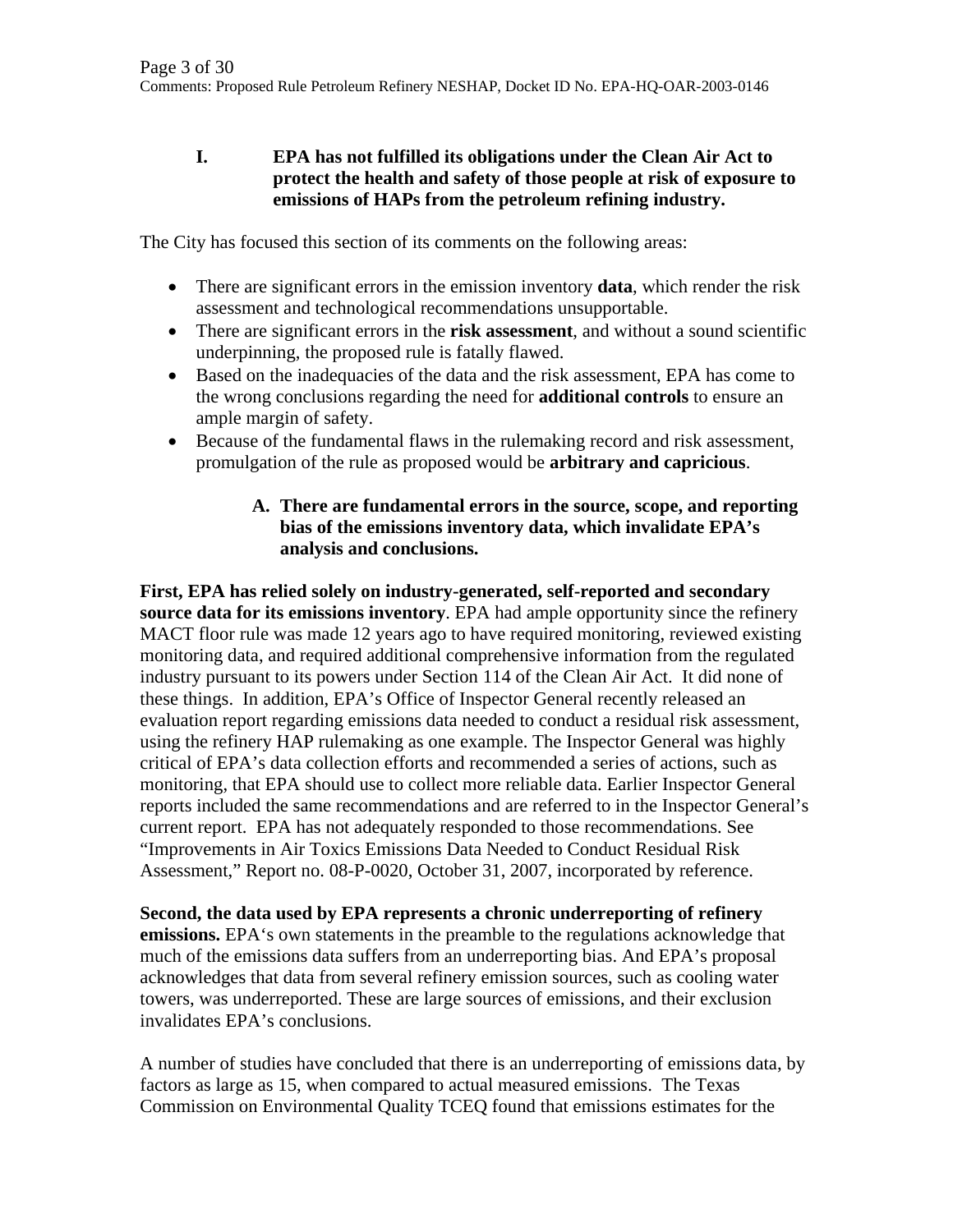2000 emissions inventory were low by a factor of 2 to 15 for HRVOC emissions, when compared to Automated Gas Chromatograph monitoring data from the 1996 to 2001 time period. (Preliminary Emission Adjustment Factors Using Automated Gas Chromatography Data, TCEQ, Revised November 5, 2002, Page 3.) The December 1, 2004 Mid-Course Review State Implementation Plan (SIP) by TCEQ used an adjustment factor of 6 to increase the reported VOC emissions to reflect the actual ambient levels for ozone modeling purposes. And measured ethylene emissions in 2006 were one or two orders of magnitude higher than reported emissions rates for the 2004 emissions inventory. (Final Rapid Science Synthesis Report: Findings from the Second Texas Air Quality Study, TexAQS II Rapid Science Synthesis Team, for TCEQ, August 31, 2007, Page 51). A Differential Absorption Light Detection and Ranging (DIAL) study in 2005 of a refinery in Alberta, Canada indicated that the refinery's reported emissions rate estimates were low by a factor of 15. (Refinery Demonstration of Optical Technologies for Measurement of Fugitive Emissions and for Leak Detection, Alberta Research Council, Inc, for Environment Canada, Ontario Ministry of the Environment and Alberta Environment, March 31, 2006, Revised November 1, 2006, Page 17).

Ample monitoring data on HAP emissions from refineries are available for Harris County, Texas, which includes 5 of EPA's reference refineries. This data shows a significant discrepancy between the modeled concentrations relied upon by EPA and the monitored concentrations that are attributable to refineries. Table 1 and Figure 1 below illustrate this point.

|                                   |                |             |                          | Modeled Residual Measured Concentration (2007 ytd) and |                 |                                                                            | Contribution from Major |                                                                      |                                                                               |
|-----------------------------------|----------------|-------------|--------------------------|--------------------------------------------------------|-----------------|----------------------------------------------------------------------------|-------------------------|----------------------------------------------------------------------|-------------------------------------------------------------------------------|
| <b>Harris County</b>              |                | Risk (EPA)  |                          | <b>Associated Risk</b>                                 |                 |                                                                            | Sources                 |                                                                      | Mulitplier major                                                              |
| Facility<br>Name                  | <b>Site</b>    | <b>Risk</b> | Benzene<br>$(\mu g/m^3)$ | Benzene<br>$(\mu g/m^3)$                               | Benzene<br>Risk | Mulitplier total<br>benzene risk is<br>higher than<br><b>Residual Risk</b> | Dallas<br>$(\mu g/m^3)$ | Difference<br>between Houston<br>ambient and<br>Dallas $(\mu q/m^3)$ | source benzenel<br>estimate from<br>ambient data is<br>higher than<br>modeled |
| Deer Park<br>Refining<br>(Shell)  | $\overline{2}$ | $5.E-06$    | 0.966                    | 2.74                                                   | 1.00E-05        | 2.1                                                                        | 0.58                    | 2.16                                                                 | 2.2                                                                           |
| Houston<br>Refining<br>(Lyondell) | 5              | $4.E-06$    | 0.8                      | 1.82                                                   | 9.00E-06        | 2.3                                                                        | 0.58                    | 1.24                                                                 | 1.5                                                                           |
| Pasadena<br>Refining              | 19             | $5.E-06$    | 1.092                    | 1.63                                                   | 8.00E-06        | 1.5                                                                        | 0.58                    | 1.05                                                                 | 1.0                                                                           |
| Valero<br>Refining                | 21             | $8.E-07$    | 0.16                     | 1.53                                                   | 8.00E-06        | 10.0                                                                       | 0.58                    | 0.95                                                                 | 5.9                                                                           |
| Exxon                             | 138            | $3.E-06$    | 0.684                    | 2.23                                                   | 1.00E-05        | 2.9                                                                        | 0.58                    | 1.65                                                                 | 2.4                                                                           |

Table 1: Modeled vs. measured residual risk in for Harris County refineries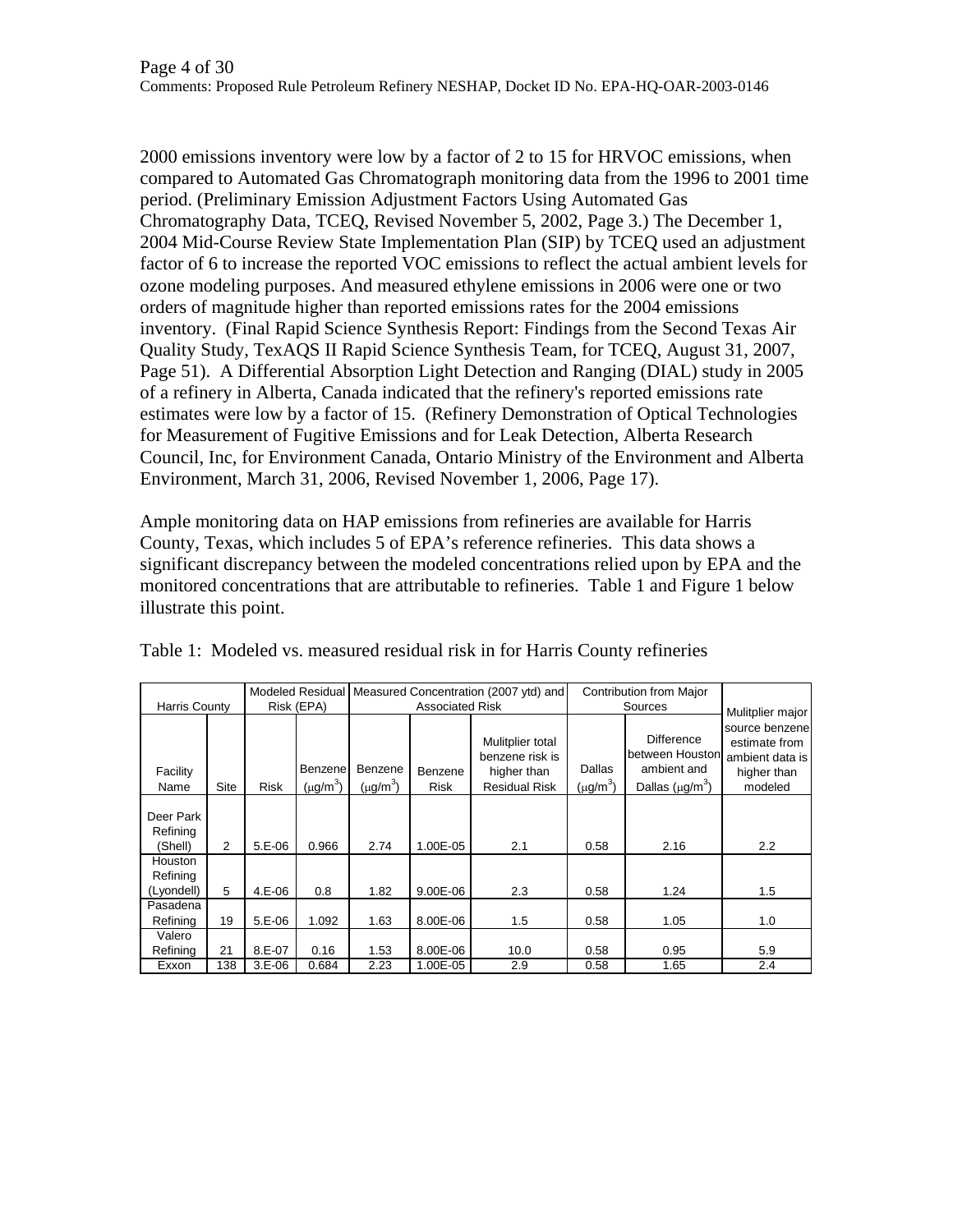

Figure 1: Benzene concentrations at EPA MACTI analyzed facilities in Harris County as modeled by EPA and as measured in ambient air

The measured benzene concentrations listed in Table 1 were estimated using 2007 ytd ambient benzene concentration data from local monitors spatially weighted by distance (Table 2). Dallas and Houston have similar vehicle miles traveled (Figure 2). The Dallas area ambient concentrations listed in Table 1 represent the portion of Houston benzene concentration attributed to onroad emissions.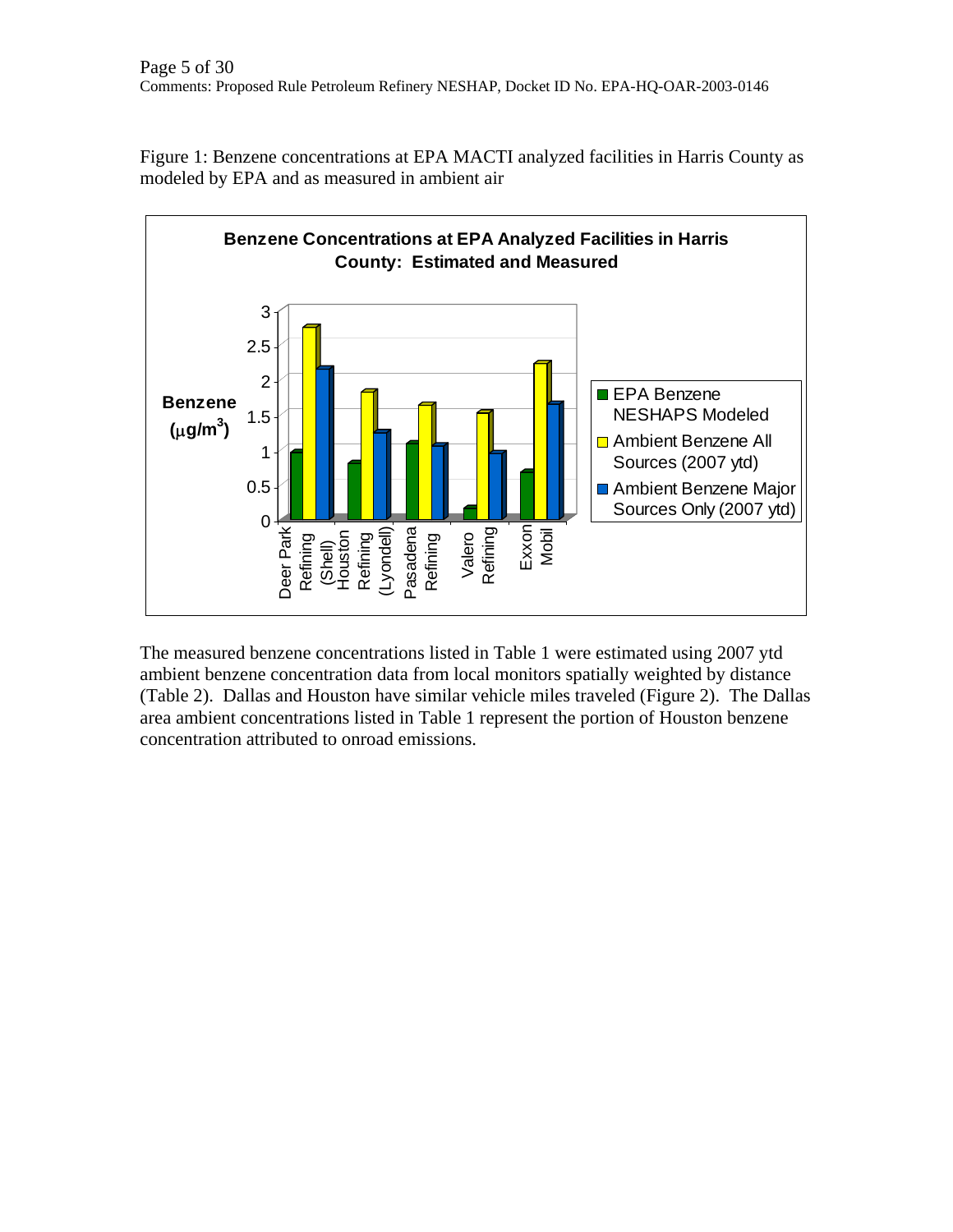| <b>Spatial Weighting by Distance from Locaiton to Local Monitors</b> |                  |          |                 |          |  |  |  |  |
|----------------------------------------------------------------------|------------------|----------|-----------------|----------|--|--|--|--|
|                                                                      | <b>Distance</b>  |          | Mean (95th UCL) |          |  |  |  |  |
| <b>Shell</b>                                                         | (mile)           | Weight   | ppb             | Weighted |  |  |  |  |
| <b>Deer Park</b>                                                     | 2.8              | 0.187919 | 0.48            | 0.09     |  |  |  |  |
| HRM <sub>3</sub>                                                     | 3.6              | 0.241611 | 0.48            | 0.12     |  |  |  |  |
| Lynchberg                                                            | $\overline{3.6}$ | 0.241611 | 1.82            | 0.44     |  |  |  |  |
| Channelveiw                                                          | 4.9              | 0.328859 | 0.65            | 0.21     |  |  |  |  |
| total                                                                | 14.9             |          | facility (ppb)  | 0.86     |  |  |  |  |
|                                                                      |                  |          |                 |          |  |  |  |  |
|                                                                      | <b>Distance</b>  |          | Mean (95th UCL) |          |  |  |  |  |
| <b>Lyondell</b>                                                      | (mile)           | Weight   | ppb             | Weighted |  |  |  |  |
| <b>Milby</b>                                                         | 0.8              | 0.093023 | 0.38            | 0.04     |  |  |  |  |
| <b>Cesar Chavez</b>                                                  | 1.8              | 0.209302 | 0.48            | 0.10     |  |  |  |  |
| Clinton                                                              | 1.8              | 0.209302 | 0.57            | 0.12     |  |  |  |  |
| HRM-3                                                                | 4.2              | 0.488372 | 0.65            | 0.32     |  |  |  |  |
| total                                                                | 8.6              |          | facility (ppb)  | 0.57     |  |  |  |  |
|                                                                      |                  |          |                 |          |  |  |  |  |
| <b>Pasadena</b>                                                      | <b>Distance</b>  |          | Mean (95th UCL) |          |  |  |  |  |
| <b>Refining</b>                                                      | (mile)           | Weight   | ppb             | Weighted |  |  |  |  |
| <b>Milby</b>                                                         | 3.1              | 0.256198 | 0.38            | 0.10     |  |  |  |  |
| <b>Cesar Chavez</b>                                                  | $\overline{3.6}$ | 0.297521 | 0.48            | 0.14     |  |  |  |  |
| Clinton                                                              | 2.8              | 0.231405 | 0.57            | 0.13     |  |  |  |  |
| HRM-3                                                                | 2.6              | 0.214876 | 0.65            | 0.14     |  |  |  |  |
| total                                                                | 12.1             |          | facility (ppb)  | 0.51     |  |  |  |  |
|                                                                      |                  |          |                 |          |  |  |  |  |
|                                                                      | <b>Distance</b>  |          | Mean (95th UCL) |          |  |  |  |  |
| <b>Valero</b>                                                        | (mile)           | Weight   | ppb             | Weighted |  |  |  |  |
| <b>Milby</b>                                                         | 0.4              | 0.137931 | 0.38            | 0.05     |  |  |  |  |
| <b>Cesar Chavez</b>                                                  | 2.1              | 0.724138 | 0.48            | 0.35     |  |  |  |  |
| <b>Clinton</b>                                                       | 0.4              | 0.137931 | 0.57            | 0.08     |  |  |  |  |
| HRM-3                                                                | $\overline{0}$   | 0        | 0.65            | 0.00     |  |  |  |  |
| total                                                                | 2.9              |          | facility (ppb)  | 0.48     |  |  |  |  |
|                                                                      |                  |          |                 |          |  |  |  |  |
|                                                                      | <b>Distance</b>  |          | Mean (95th UCL) |          |  |  |  |  |
| <b>ExxonMobil</b>                                                    | (mile)           | Weight   | ppb             | Weighted |  |  |  |  |
| <b>Deer Park</b>                                                     | 7.7              | 0.5      | 0.48            | 0.24     |  |  |  |  |
| <b>Wallisville</b>                                                   | 4.4              | 0.285714 | 0.24            | 0.07     |  |  |  |  |
| Lynchberg                                                            | $\overline{3.3}$ | 0.214286 | 1.8             | 0.39     |  |  |  |  |
|                                                                      | $\overline{0}$   | 0        | 0.65            | 0.00     |  |  |  |  |
| total                                                                | 15.4             |          | facility (ppb)  | 0.69     |  |  |  |  |

# Table 2: Ambient Benzene Concentrations at NESHAP Facilities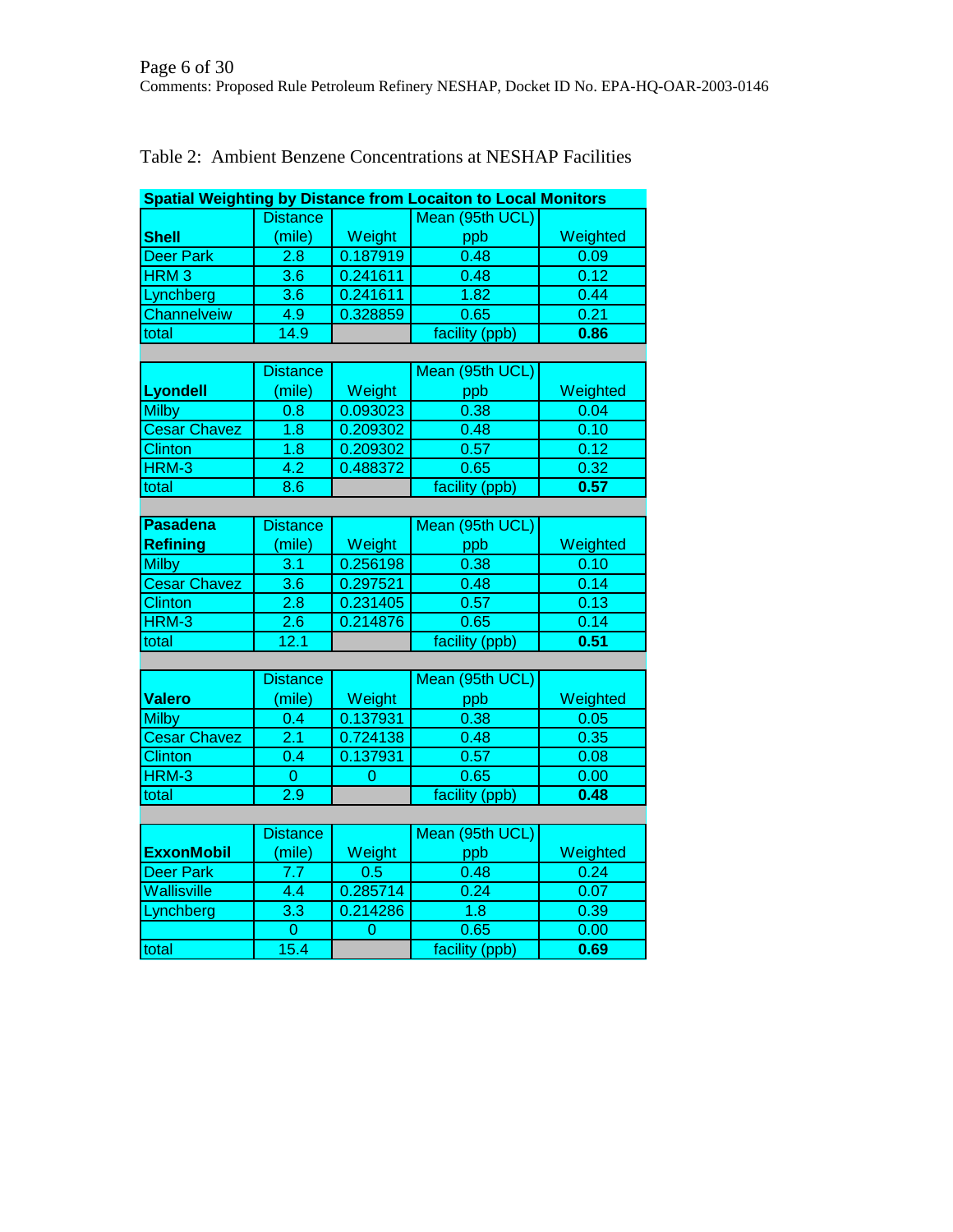Figure 2: Fraction of benzene source type contribution to total emissions in Dallas and Houston



**Third, EPA's emission inventory is incomplete.** Many large emission sources, such as cokers, are excluded entirely. Data from malfunctions, startup and shutdowns (MSS) were not accurately collected. "Gaming the System: How Off-the-Books Industrial Upset Emissions Cheat the Public Out of Clean Air," Environmental Integrity Project, August 2004, available at http://environmentalintegrity.org/pub240.cfm. And many refineries did not submit any data at all.

## **B. There are errors in EPA's risk standard and assessment methodology, which invalidate its conclusions regarding the protection of public health.**

**First, EPA erroneously adopted a risk standard of 1 excess cancer case per 10,000 people, instead of the 1 in 1,000,000 standard clearly stated in the Clean Air Act.** To support its risk standard, EPA apparently is relying on a regulation promulgated for benzene wastewater operations that was adopted before the current amendments to the Clean Air Act. This standard is not recognized as sufficiently protective of public health by the scientific community nor allowed by the Clean Air Act. If Congress had wanted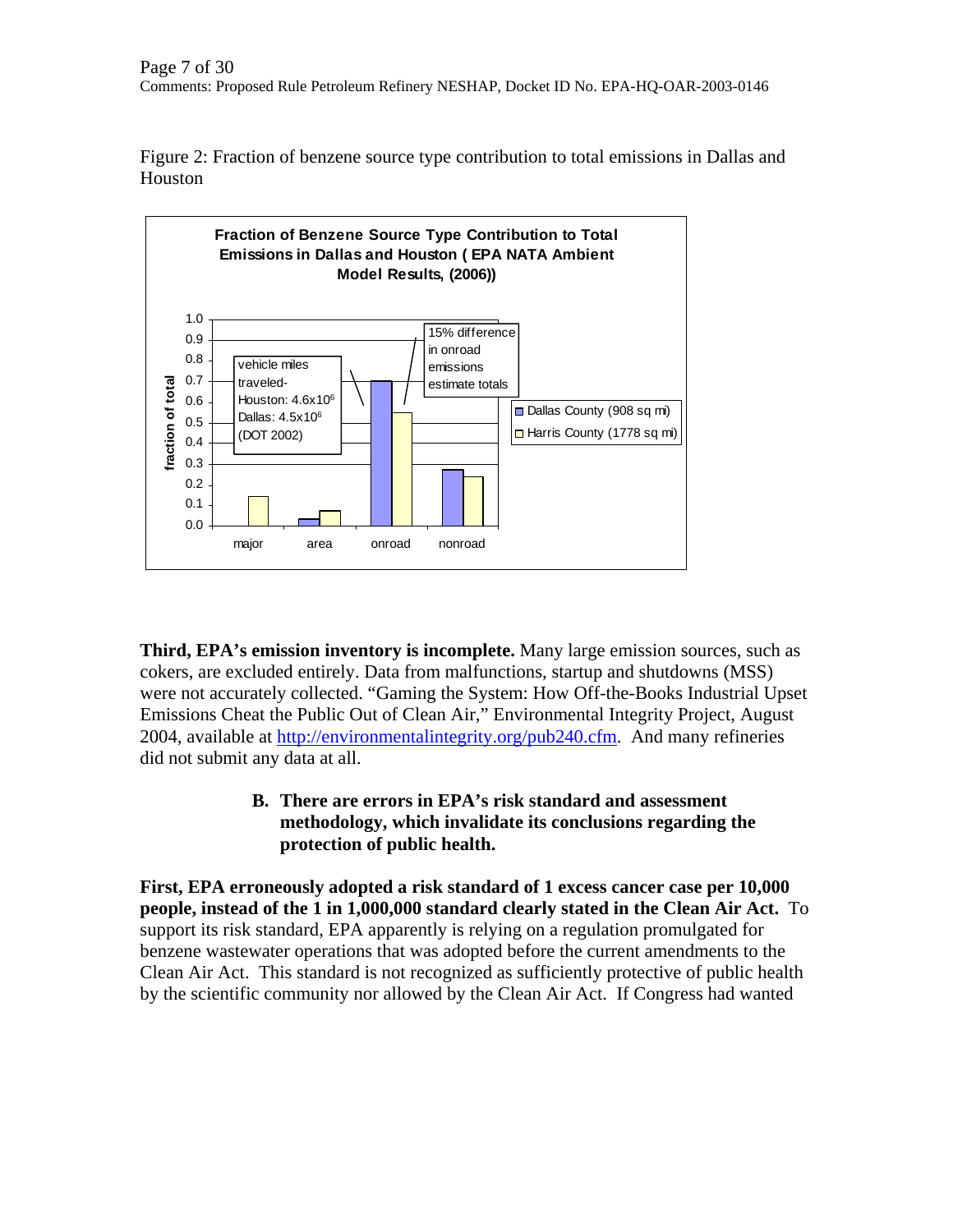to adopt this less protective standard, it would have put that standard in the Clean Air Act; it did not. $^{2}$ 

**Second, even if EPA were correct in adopting this less stringent risk standard, the proposed rule would still be fatally flawed because of the manner in which the risk was calculated.** The residual risk assessment underestimates the true residual risk posed to nearby communities because the error and uncertainty inherent in evaluating risk from exposure to modeling of self reported emissions is compounded when multiple sources are present in a region.

The method used in the residual risk assessment to compensate for the margin of error associated with multiple aspects of evaluating risk posed from an individual facility is to evaluate the risk using conservative assumptions, but this conservatism is limited in scope. It includes eliminating mobility from the exposure model and assuming 70-year continuous exposure or, in the case of benzene, using the high end of the URE range. However, it does not include the impact on risk from error in emission estimates, which of course is compounded when multiple facilities are impacting an air shed each with their own emission estimate error. When facilities are in close proximity, both those within the same source category defined under MACTI as well as other HAP sources, the compounded error may be significant as the dilution attenuation capacity of the air shed is overridden. In short, the conservatism in the residual risk assessment methodology is better suited at compensating for errors in risk estimates in individually isolated facilities and ineffective when multiple MACTI defined facilities exist in close proximity. As discussed above, the emission inventory data used by EPA are underestimated by factors of up to 10. Although transport is a complicated process, roughly, increasing emissions by a factor increases ambient concentrations proportionally.

Table 2, Appendix 7, of the EPA Residual Risk Assessment Report lists the maximum predicted chronic risks in terms of maximum individual risk (MIR) by facility. Figure 3 below is the cumulative MIR by state and for Harris County. Although cumulative MIR is not a representation of risk to any individual, it is useful in highlighting the magnitude of disproportionate risk in Texas and Harris County compared with other states and locations. The state of Wisconsin has 1 facility and Texas has 30 facilities but the increased risk in Texas is more than 30 times the risk in Wisconsin.

Figure 4 below depicts the location of the 5 facilities in Harris County along with other benzene sources. Benzene is shown, as it is likely the biggest concern in Houston and source of error with respect to this risk assessment. All facilities are in east Harris county and three of the facilities are within 3 miles of each other. The document indicates (page 7, paragraph 2) that the model accounts for the effects of multiple facilities when estimating impacts at each block centroid. It is unclear if the results listed in Table 2 by

1

<sup>&</sup>lt;sup>2</sup> Other parties including the Natural Resources Defense Council and Professor Victor Flatt are submitting extensive comments regarding the EPA's erroneous use of the 1 in 10,000 standard. We agree with and incorporate by reference those comments.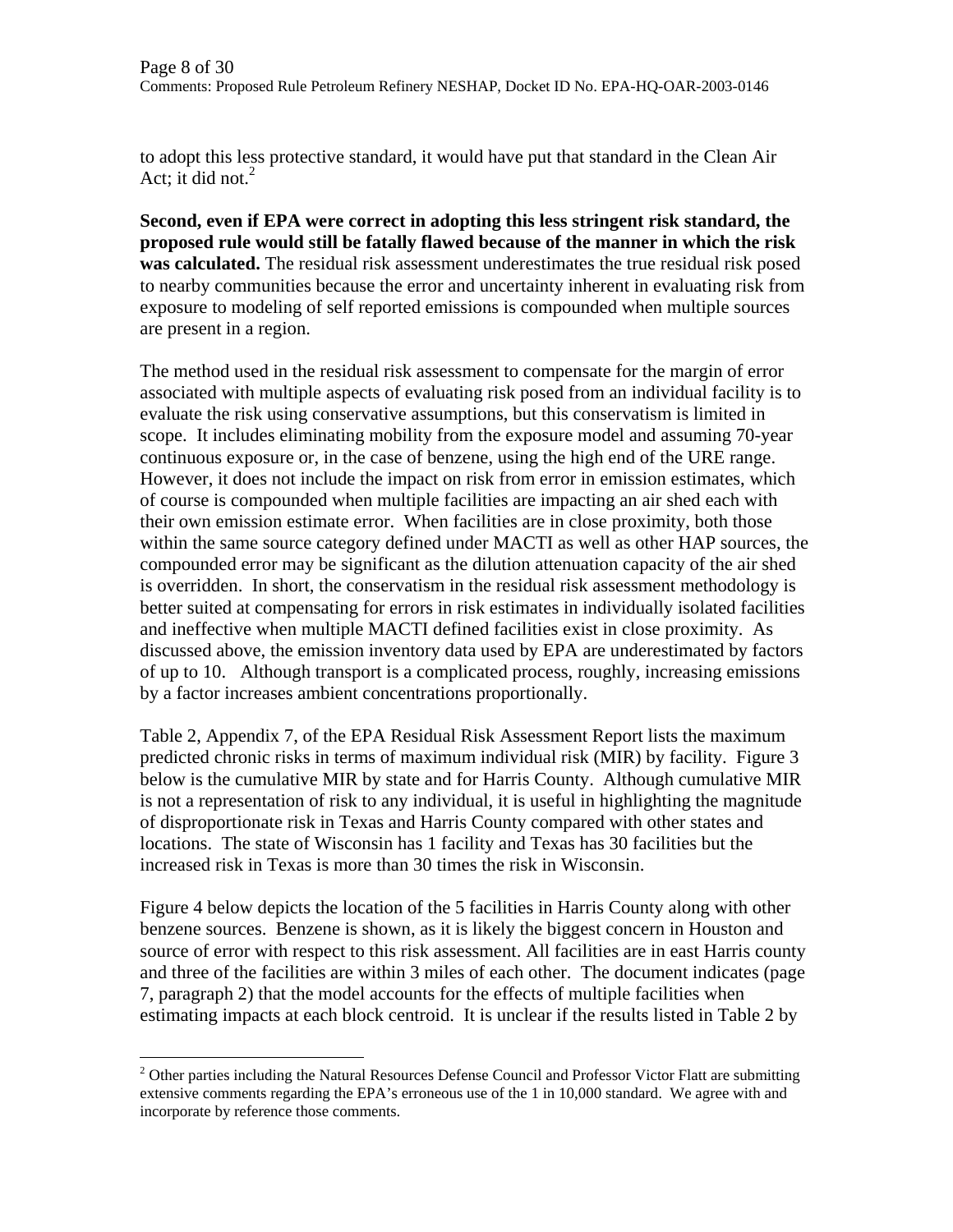facility account for the individual facility risk or the facility risk summed with background risk from other locations (or concentration). Regardless of the exact representation, given the uncertainties in the model and the close proximity of facilities errors are compounded. Figure 5 depicts the risk in east Harris County and for the three closest proximity sources in terms of cumulative MIR and cumulative MIR with upper bound error.

Figure 3: Cumulative Maximum Individual Risk as estimated in the Residual Risk Assessment for MACTI Facilities

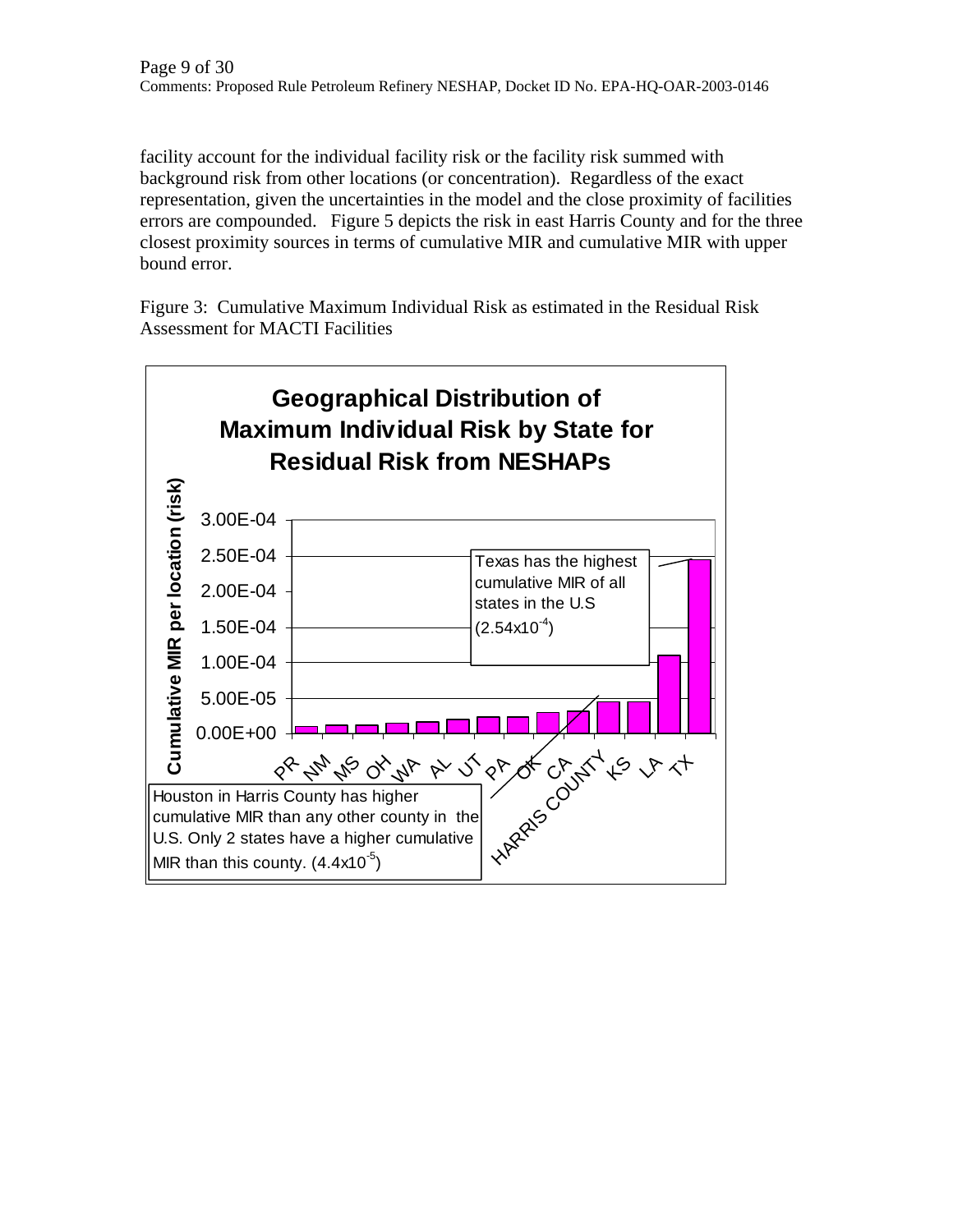Figure 4: Geographical Location of the 5 MACTI Facilities in Harris County with respect to each other, other major benzene sources and ambient monitoring sites

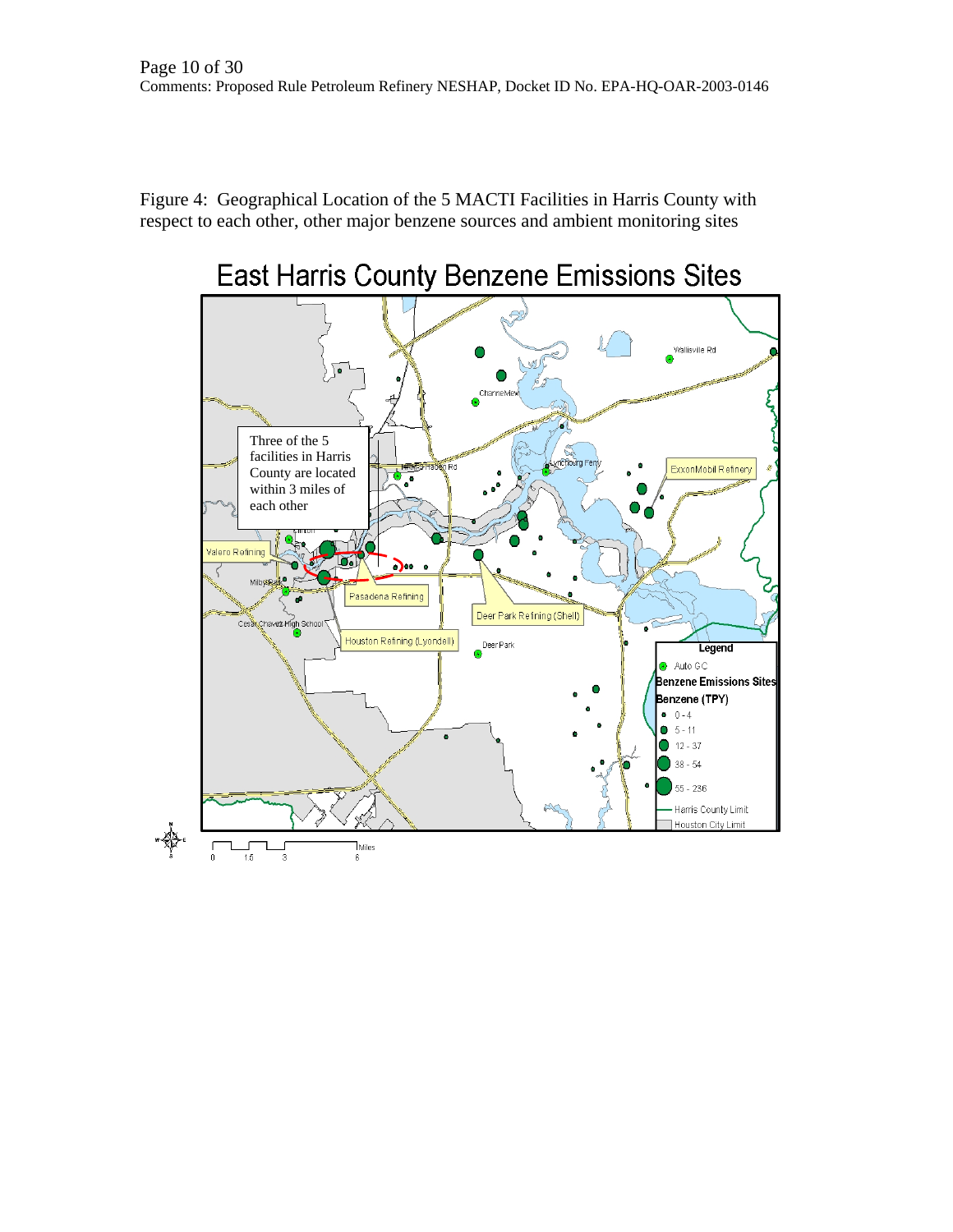Figure 5: Cumulative Maximum Individual Risk in Harris County, Texas and for three closely located facilities as estimated in the Residual Risk Assessment for MACTI Facilities and bounded by error multiplier of 10



**Third, Texas and Harris County are disproportionately impacted by underestimation mistakes in the residual risk assessment because we have the highest density of MACTI sites (Figure 6) and these sites pose the highest risk of all MACTI sites evaluated (Figure 7).** The entire source category for the Residual Risk Assessment for MACT I Petroleum Refining Sources includes 153 facilities. Thirty of these facilities are in the state of Texas, and five in Harris County. In terms of benzene alone, there are actually 24 major source sites in the Houston Region with >10 tpy of benzene emissions according to the EPA and TCEQ emissions inventory data. Of the 24, 16 are in Harris County, 3 are in Galveston County and 5 are in Brazoria County. The results of EPA's Residual Risk assessment indicate that 50% of the top ten sites posing the greatest health risk from MACTI sites are in Texas.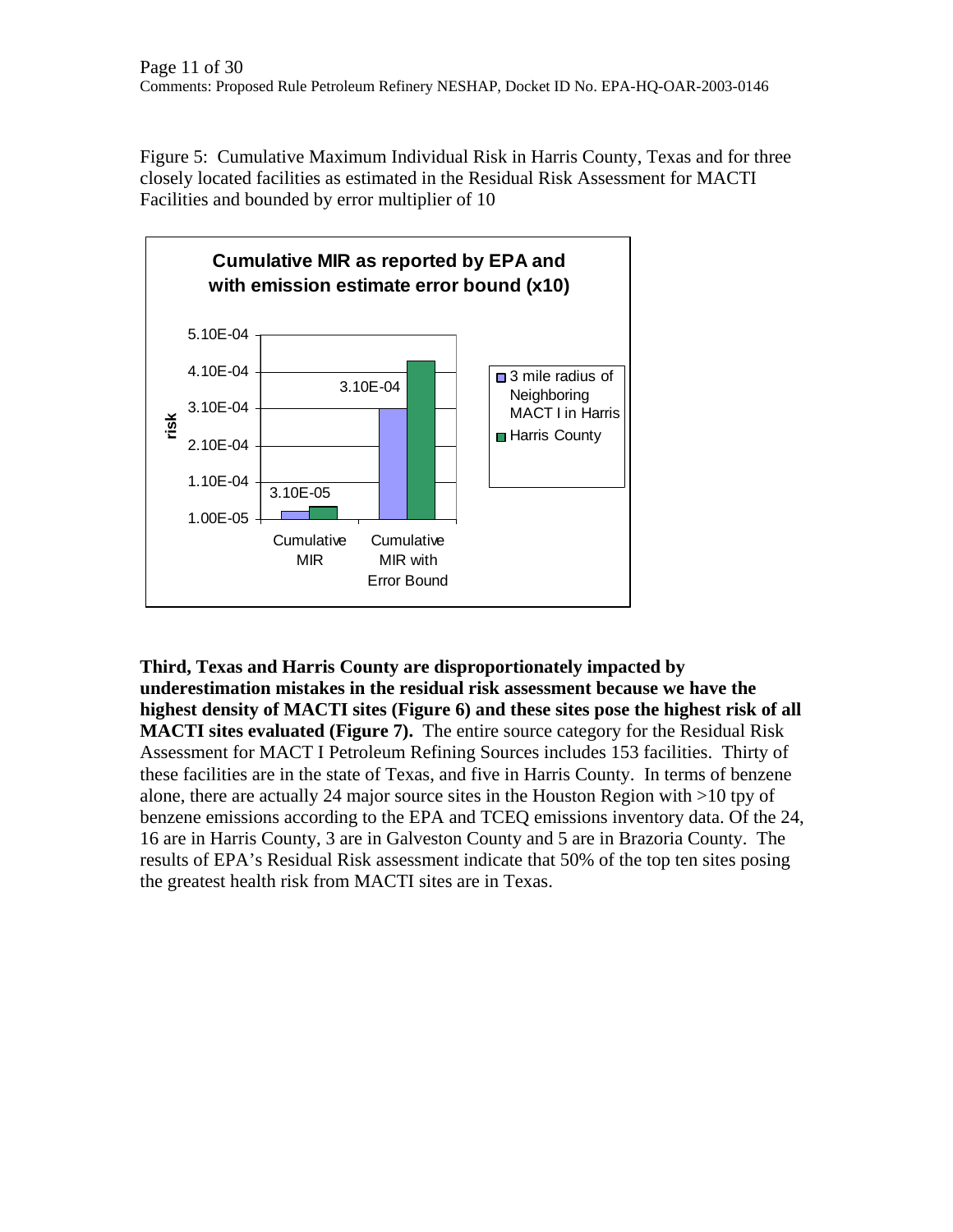

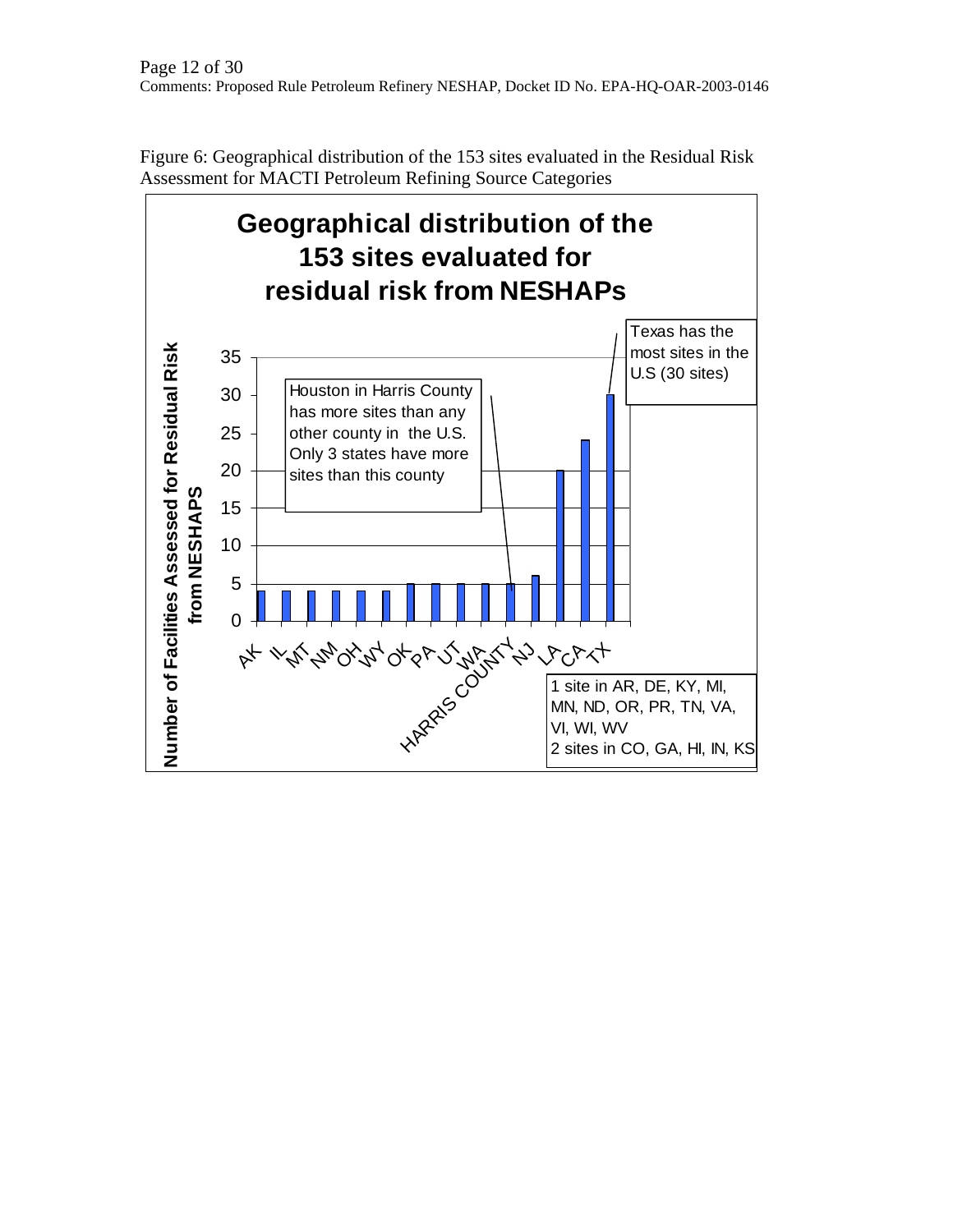Figure 7: Geographical location of the top ten sites posing the greatest risk according to EPA's Residual Risk Assessment for MACT I Petroleum Refining Sources



**Fourth, the residual risk assessment underestimates the true residual risk posed to the community because the census did not accurately estimate the number of people in the exposure area.** A November 2007 study conducted on behalf of the City of Houston identified systematic undercounting in the census of population living in lowincome areas. Four of the neighborhoods studied are in east Houston, near the refineries. The underreporting discrepancies between the 2000 census and the actual population were as follows: Lawndale (19%), Magnolia (18%), Denver Harbor (17%), Clinton Park (11%). Therefore, the incidence numbers are underestimated by as much as 19% depending upon the census tract in question. See Exhibit 1, Houston Neighborhood Market DrillDown, Social Compact Inc., November 2007, pg. 9. The EPA referenced refineries within the City of Houston, as well as the other Harris County sources, are in close proximity to large populations. The aerial maps in Exhibit 2 show these refineries and the surrounding areas. As those members of EPA staff witnessed at the Houston hearing, these refineries are in neighborhoods where thousands of people live, work and play for their lifetimes.

**Fifth, the errors noted above contribute to a disparity in exposure to HAPs that adversely impacts low income and minority communities, contravening Executive**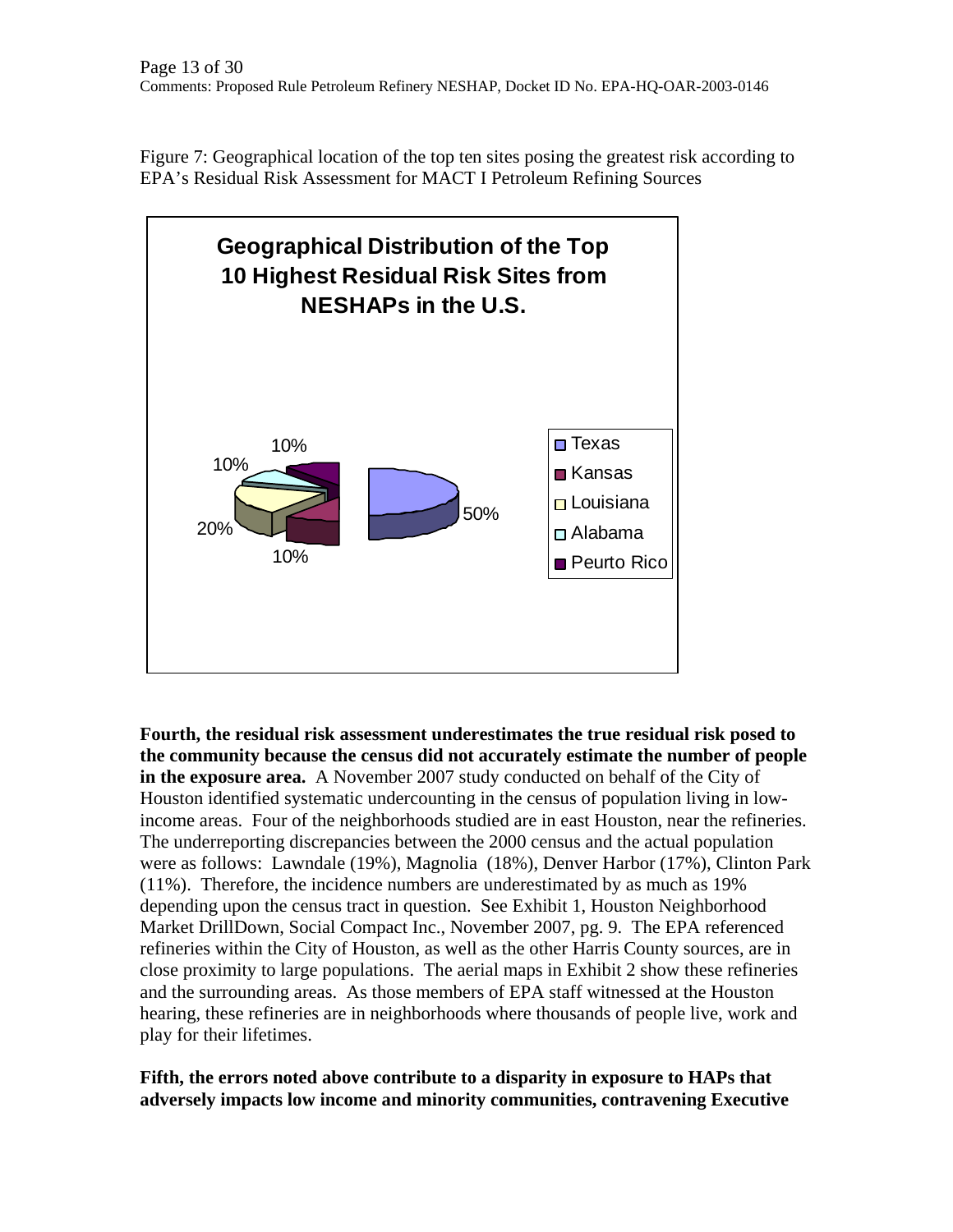**Order 12898.** The City's data included with this rulemaking and census data as well as the testimony of Matthew Tejada, Executive Director, Galveston Houston Association for Smog Prevention (GHASP) at the hearing held in Houston on November 27, 2007 show that the low income, minority communities in the vicinity of these refineries, coupled with the disparity in emissions from refineries in other states, are more severely affected by these emissions. The ambient air quality data bears this out as well.

### **C. Because of the errors described above, the proposed rule is arbitrary, capricious, an abuse of discretion and not in accordance with the law.**

The Administrative Procedure Act, 42 U.S.C. Sec. 7607 (d) (9) (A), mandates that rules promulgated by EPA and other federal agencies cannot be "arbitrary, capricious, an abuse of discretion, or otherwise not in accordance with the law." Many cases have construed this standard and it is clear that because of the inadequacy of the data and risk assessment, the unsupportable interpretation of the residual risk, and the failure to consider the impact on low income and minority communities, this rulemaking does not meet that standard.<sup>3</sup>

**II. Notwithstanding the deficiencies in the EPA's proposal as noted above, the City of Houston supports the rapid implementation of the control measures identified by the EPA concerning storage vessels, wastewater control, cooling towers, and fence line monitoring.** 

# **A. Storage Vessel Requirements**

**EPA Storage Vessel Proposals:** EPA's Option 1 storage vessel proposal would not revise the current Refinery MACT (40 CFR 63, Subpart CC) requirements for storage vessels. Option 2 would remove the current exemption from the control requirements in 40 CFR 63.119(c)(2)(ix) and (x) for slotted guide poles on Group 1 floating roof tanks at existing sources. A Group 1 tank is a tank at a petroleum refinery for which control is required, based on the date the source was constructed or modified, the capacity of the tank, the vapor pressure of the stored material and the weight percent of total organic hazardous air pollutants (HAP) in the stored material. Existing sources were constructed or most recently reconstructed before July 14, 1994. A Group 1 tank at an existing source has a capacity equal to or greater than 46,760 gallons, a maximum true vapor pressure of at least 1.5 psia, an annual average vapor pressure of at least 1.2 psia and an annual average HAP liquid concentration greater than 4% by weight total organic HAP. Eliminating this exemption would require the owner or operator of an existing source Group 1 storage vessel with an external floating roof to equip each slotted guide pole

 $\overline{a}$  $3$  Houston adopts and incorporates by reference the comments of Victor B. Flatt, the A.L. O'Quinn Chair in Environmental Law at the University of Houston Law Center regarding the legal deficiencies in the EPA's proposal and recommends them to you for your consideration.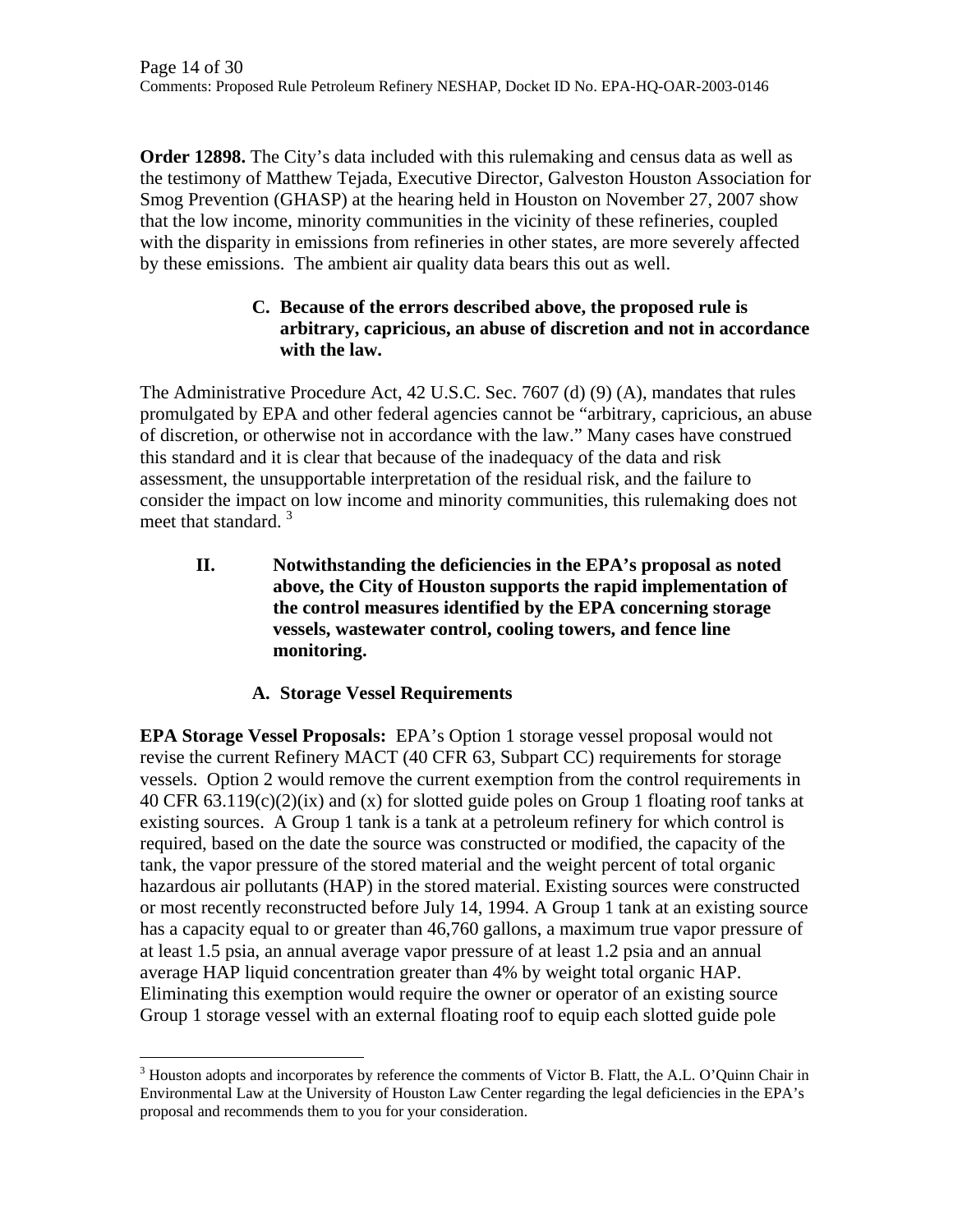well with a gasketed sliding cover or a flexible fabric sleeve seal and to equip each slotted guide pole with a gasketed float or other device which closes off the liquid surface from the atmosphere. The proposed amendments also revise related inspection requirements in 40 CFR 63.646(e) and reporting requirements in 40 CFR  $63.654(f)(1)(A)(1)$ ,  $(g)(1)$ , and  $(g)(3)(iii)(A)$  to account for the requirements for slotted guide poles. EPA estimated that the slotted guide pole sleeve control option would reduce US HAP emissions by 1,046 tons per year (tpy) and US benzene emissions by 105 tpy. According to EPA's analysis, the annual cost for the Option 2 controls would be completely offset by the value of the organic products that would not be emitted because of the controls.

 **City of Houston's Recommendations for Storage Vessels:** Houston supports adoption of Option 2 which would require that external floating roof storage vessels at existing source refineries meet the requirements of 40 CFR 63.119 (c)(2)(ix) and (x). However, Option 2 does not go far enough. Removing only two exemptions for external floating roof tank slotted guide poles at existing source refineries will not impact most of the Group 1 floating roof tanks in Houston and other ozone non-attainment areas because most external floating roof tanks at existing source refineries in ozone non-attainment areas already comply with the slotted guide pole requirements. Additionally, EPA should take action to better control emissions from storage tanks because refinery emissions measurement studies in Canada and Europe using Differential Absorption Light Detection and Ranging (DIAL) and other remote sensing technologies indicate storage tank emissions from refineries represent roughly half of a typical refinery's benzene and volatile organic compounds  $(VOC)$  emissions<sup>4</sup>, and benzene concentrations in and around the Houston area are too high.

The Texas Commission on Environmental Quality (TCEQ) has been implementing the requirements for control of emissions from slotted guide poles since 1990 in Texas ozone non-attainment counties, under State Implementation Plan (SIP) rules. In 1990, the Texas Air Control Board (TACB), a predecessor agency for TCEQ removed a floating roof tank slotted guide pole control exemption from Regulation V (Control of Air Pollution from Volatile Organic Compounds, 30 TAC 115). The TACB issued guidance to regional staff in 1993 and 1994 clarifying that the exemption from controls for slotted guide poles was removed from the rule in 1990 (TACB Inter-Office Memorandum dated April 20, 1993 and Enforcement Policy Memorandum dated July 11, 1994). Prior to 1990, floating roof tanks (with capacities greater than 25,000 gallons) in Texas ozone non-attainment areas with slotted guide poles storing VOC with vapor pressures greater than 1.5 psia and less than 11 psia, were not required to be equipped with a gasketed sliding cover or flexible fabric sleeve seal and a gasketed float or other device. Most if not all Group 1 tanks in Texas non-attainment areas are already complying with Option 2.

 $\overline{a}$ 

<sup>&</sup>lt;sup>4</sup> Refinery Demonstration of Optical Technologies for Measurement of Fugitive Emissions and for Leak Detection, Alberta Research Council, Inc, for Environment Canada, Ontario Ministry of the Environment and Alberta Environment, March 31, 2006, Revised November 1, 2006, http://www.arc.ab.ca/ARC-Admin/UploadedDocs/Dial%20Final%20Report%20Nov06.pdf, Pages 10, 13 and 20-22.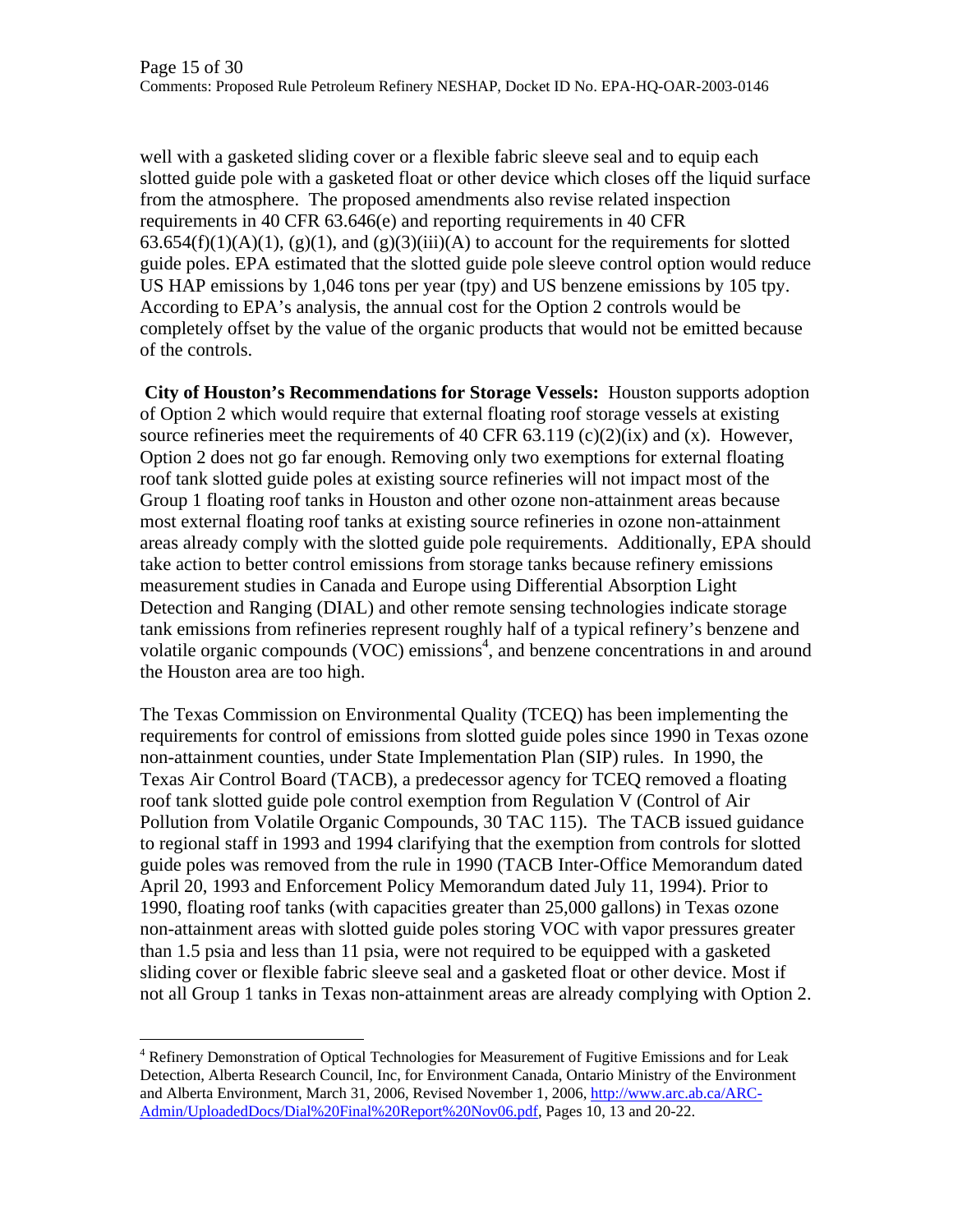A comparison of the Texas SIP control requirements for storage tanks to the current and proposed EPA Refinery MACT storage tank requirements shows that the EPA Refinery MACT storage tank requirements for **new** sources are more stringent than the SIP VOC control requirements for storage tanks in ozone non-attainment and near-non-attainment areas in Texas. The Texas requirements for existing sources, however, are more stringent than the EPA Refinery MACT storage tank requirements for existing sources. The TCEQ regulations do not make a distinction between older sites (referred to as existing sources in the EPA Refinery MACT regulation) and newer sites (referred to as new sources in the EPA Refinery MACT regulation). The current and proposed additional control requirements for Group 1 tanks with floating roofs at existing source refineries are less stringent than the SIP VOC control requirements for floating roof tanks in ozone nonattainment and near-non-attainment areas in Texas because the existing Group 1 source storage tanks are exempt from numerous control requirements that apply to new sources. The EPA should therefore eliminate the other floating roof tank control requirement exemptions for existing source refineries; from the record, it does not look like EPA even considered eliminating these other exemptions. These controls are already in widespread use in ozone non-attainment and near-non-attainment areas in Texas. These minor changes should result in additional HAP reductions.

The existing source Refinery MACT control requirements for floating roof tanks should be at least as stringent as the SIP VOC control requirements for storage tanks in ozone non-attainment and near-non-attainment areas in Texas. The proposed controls associated with Option 2 for external floating roof tanks at existing refineries are not as stringent as these requirements. Even Option 2 would only eliminate 2 of the 21 existing source floating roof tank control requirement exemptions found in 40 CFR 63.119 and 40 CFR 63.646(c). The record does not show that EPA even considered eliminating the other 19 exemptions. EPA should eliminate each existing source control requirement exemption for storage tanks

**EPA Should Adopt More Stringent Inspection and Repair Requirements for Floating Roof Storage Vessels:** Remote sensing studies conducted in Europe and Canada indicate that storage tank VOC and benzene emissions at refineries typically represent roughly half of a refinery's total benzene and VOC emissions and that benzene and VOC emissions from refineries typically exceed estimated levels by an order of magnitude<sup>5</sup>. European studies<sup>6,7</sup> indicate that when refinery storage tank emissions

 $\overline{a}$ 

<sup>&</sup>lt;sup>5</sup> Refinery Demonstration of Optical Technologies for Measurement of Fugitive Emissions and for Leak Detection, Alberta Research Council, Inc, for Environment Canada, Ontario Ministry of the Environment and Alberta Environment, March 31, 2006, Revised November 1, 2006, http://www.arc.ab.ca/ARC-Admin/UploadedDocs/Dial%20Final%20Report%20Nov06.pdf, Pages 10, 13, 18 and 20-22.

<sup>&</sup>lt;sup>6</sup> Frisch, L. 2003. Fugitive VOC-Emissions Measured at Oil Refineries in the Province of Västra Götaland in South West Sweden - A Success Story Development and Results 1986–2001. County Administration of Västra Götaland, Report No. 2003:56. http://www.clu-in.org/programs/21m2/projects/rapport200356- Final\_VOC.pdf, Pages 28 and 20-22.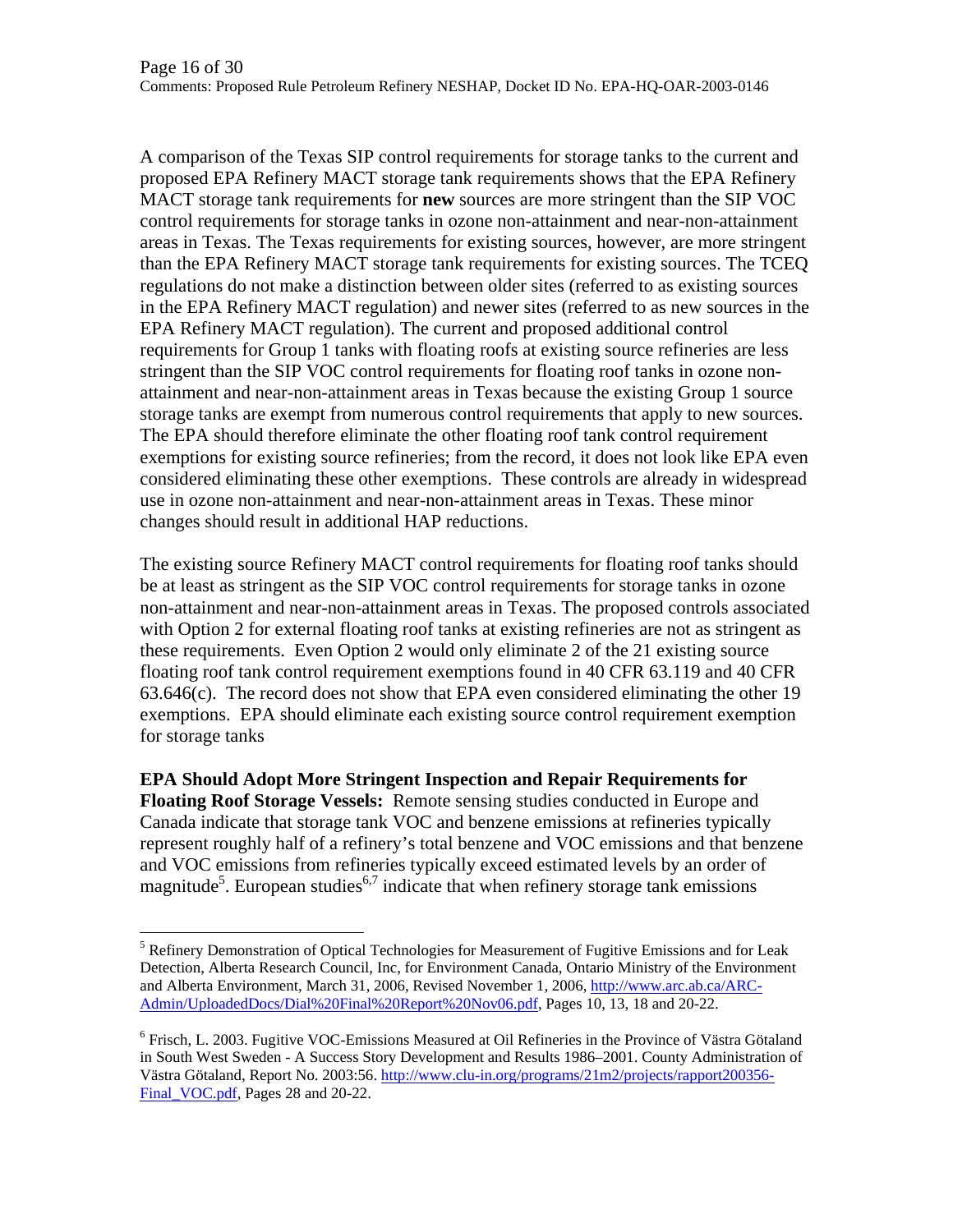exceed estimations these emissions are frequently associated with floating roof tank seal problems. EPA should therefore improve the Refinery MACT storage tank inspection and repair requirements found in 40 CFR 63.120 because these minor changes should result in significant HAP reductions.

The refinery MACT requires annual visual inspections of the seals and floating roof through manholes and roof hatches for each Group 1 internal floating roof tank with a single seal system. A more detailed inspection of the internal floating roof, seals, gaskets and slotted membranes is required each time the internal floating roof tank is emptied and degassed, and at least every 10 years. For internal floating roof tanks with double seal systems either an annual visual inspection through the manholes and roof hatches coupled with a more detailed 10-year inspection, or a more detailed 5-year inspection without the annual visual inspection is required. A visual inspection of internal floating roofs and seals through a manhole or roof hatch is not an effective method to identify leaks. Annual inspections of all internal floating roof tanks, regardless of the seal type should be required, and EPA should require infrared camera (IR) inspections of all internal floating roof tank openings where leaks may occur, including seals, hatches, gaskets, fittings and slotted membranes, during each annual internal floating roof tank inspection. Many refineries are already using IR cameras. Incorporation of this more effective technology is consistent with the obligation imposed by the Clean Air Act to review technological developments every 8 years.

External floating roof tanks must have primary seal gap measurements once every 5 years and annual secondary seal gap measurements. The fittings and seals of an external floating roof tank must be inspected every time an external floating roof tank is emptied and degassed, and problems identified during the fitting and seal inspections must be repaired before the tank is refilled. Visual inspections of external floating roofs and seals should be required annually. The more detailed inspections of the floating roof seals and fittings should be required at least every ten years, not just when the tank is being emptied and degassed, which could exceed the ten-year period. EPA should require infrared camera inspections of all external floating roof tank openings where leaks may occur, including seals, hatches, gaskets, fittings and slotted membranes, during each annual secondary seal gap measurement inspection.

Problems identified during the annual, 5-year or 10-year inspections must be repaired within 45 days, with up to two 30-day extensions, if a tank cannot be repaired or emptied within the noted time. If emissions are detected with the IR camera during annual inspections, this inspection should be followed up by a more detailed inspection of the location where emissions originated. EPA should eliminate the 30-day extensions to the

-<br>7 <sup>7</sup> Kihlman, M., J. Mellqvist, and J. Samuelsson. 2005. Monitoring of VOC Emissions from Refineries and Storage Depots Using the Solar Occultation Flux Method, 102 pp. http://www.fluxsense.se/reports/SOF%20Refinery%20report- %20KORUS%20%202005%20%20high%20res.pdf, Page 72.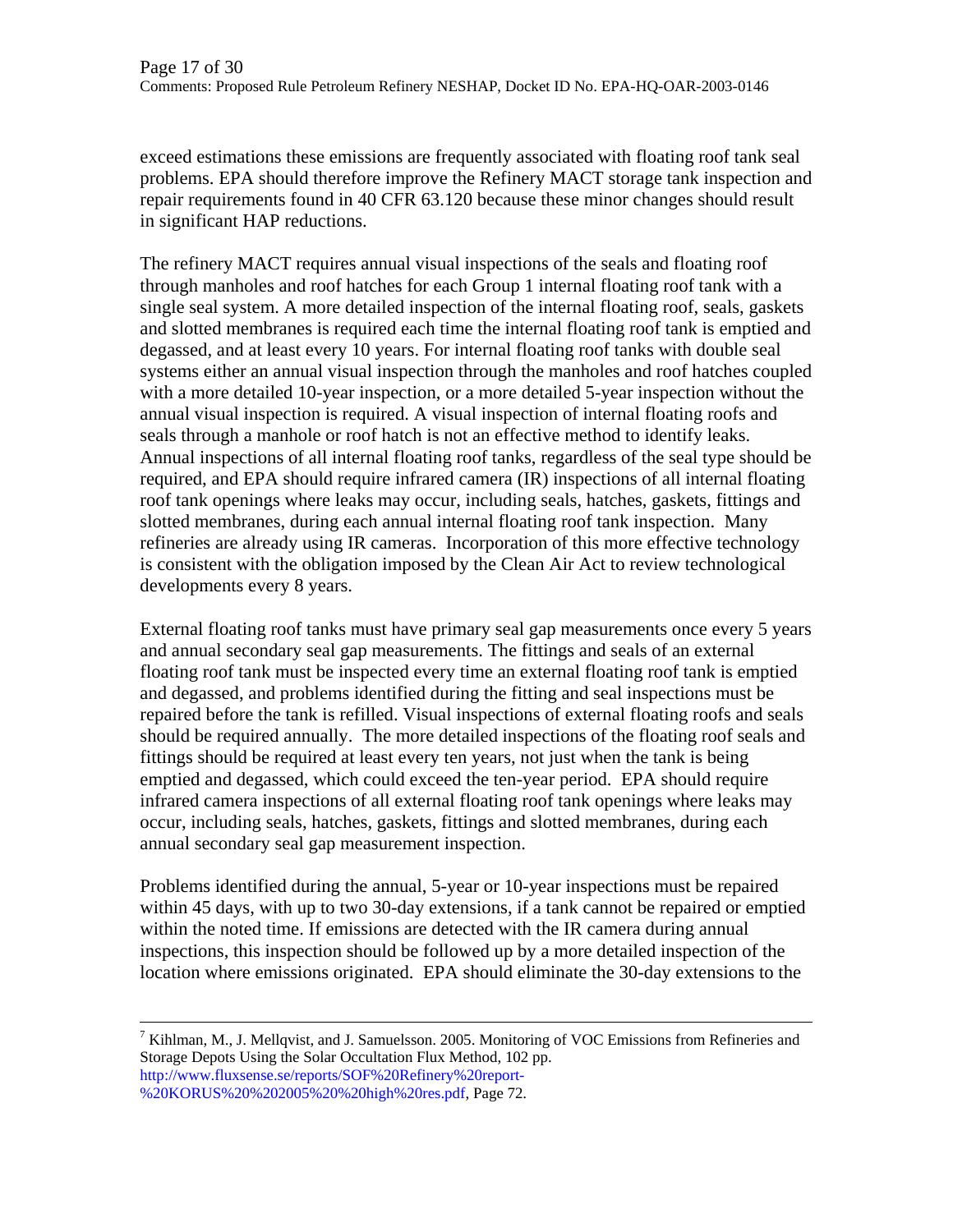45-day repair time when problems are noted during the annual, 5-year or 10-year inspections.

#### **EPA Should Require Controls for Floating Roof Landing Emissions from Storage**

**Vessels:** TCEQ has documented that air emissions from storage tank floating roof landings have been underreported and are significant<sup>8</sup>. TCEQ estimates that more than 6,000 tons-per-year of VOC emissions were emitted and not reported during years 2002 to 2004 because of under-reported emissions from floating roof tank landings. TCEQ has identified that roof landings associated with normal operations are not consistent with good practices for minimizing emissions. TCEQ is requiring sources to quantify emissions from floating roof landings and where appropriate to incorporate these emissions into associated authorizations. This information is readily available and EPA should address floating roof landing emissions from Group 1 floating roof tanks at refineries by limiting tank roof landings.

40 CFR 63.119(b)(2) for internal floating roof tanks and 40 CFR 63.119(c)(4) for external floating roof tanks require that when the floating roof is resting on the leg supports, the process of filling, emptying or refilling be continuous and accomplished as soon as possible. The rules do not limit the number of times the tank roof can be landed. Under the Refinery MACT requirements, a tank's floating roof could be landed on a daily basis, or even more frequently, as long as the landing was associated with maintenance, inspections, petroleum liquid deliveries or transfer operations. In this rulemaking, EPA should include a requirement that prohibits floating roof tank landings associated with petroleum liquid deliveries or transfer operations unless emissions during these landings are properly controlled. Uncontrolled roof landings associated with deliveries and transfers should not be allowed, as these activities are not consistent with good practices for minimizing emissions. Facilities operating Group 1 tanks should use emissions controls when tank landings are associated with deliveries and transfers because deliveries and transfers should be considered part of normal operations, and normal operations should be well planned and controlled, in a manner consistent with good practices for minimizing emissions.

### **B. Wastewater Control Requirements**

 $\overline{a}$ 

**EPA Proposal for Wastewater Control Requirements:** EPA is proposing two regulatory options for wastewater controls. Option 1 requires no revisions to the Refinery MACT rule. Option 2 proposes to revise the wastewater provisions in the Refinery MACT rule to add a specific performance standard and monitoring requirement. The proposed Option 2 amendments require owners or operators to operate and maintain wastewater treatment systems to achieve minimum treatment efficiency for benzene of 90 percent. The owner or operator would be required to conduct an initial performance

<sup>&</sup>lt;sup>8</sup> Texas Commission on Environmental Quality, Adopted Eight-Hour Ozone SIP Narrative (2006-027-SIP-NR), Chapter 5, Ongoing Work and Future Initiatives,

http://www.tceq.state.tx.us/assets/public/implementation/air/sip/hgb/hgb\_sip\_2007/06027SIP\_adoCh5, Page 5-7.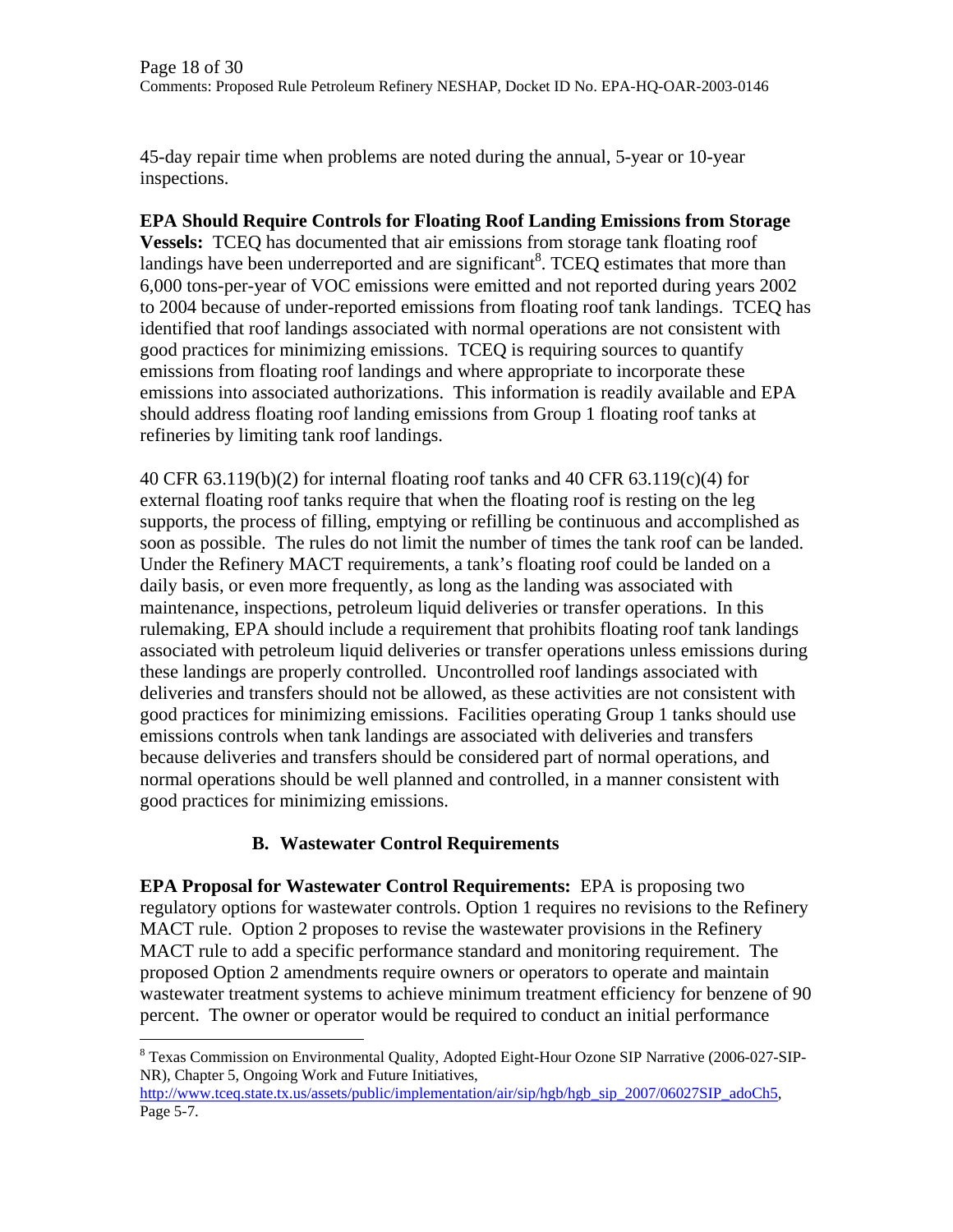demonstration. Based on the demonstration results, facilities would establish operating parameter limits. The operating parameters would be monitored at least once a week. Exceeding an operating parameter limit would be a deviation that must be reported in the periodic (semiannual) report required by 40 CFR 63.654.

**City of Houston Recommendations for Wastewater Control Requirements:** Option 2 is a much needed improvement for the MACT refinery wastewater requirements. The proposal includes a mechanism to demonstrate that treatment is effective for removing benzene from wastewater and identifies criteria that should be monitored to demonstrate that the effectiveness of the treatment process is sustained over time. However, one weakness of the current refinery MACT wastewater requirements is that the Group 1 threshold, the amount of benzene in the wastewater over time that triggers control requirements, and certain exemptions from control, are based on annual benzene loading. This approach results in many wastewater facilities in refineries escaping controls altogether.

EPA should reduce the benzene loading control threshold for wastewater facilities in refineries below the current 10 megagram per year level (40 CFR 61.342) to 5 megagrams per year, eliminate the exemption from controls for up to 2 megagrams per year of benzene wastewater loading (40 CFR 61.342(c) (3) (ii)) and require periodic monitoring to demonstrate that the benzene loading control thresholds are not exceeded. Enhanced benzene loading rate monitoring for sites and streams that claim to be under the benzene loading control threshold will make the regulation more readily enforceable.

# **C. Cooling Towers Requirements**

**EPA Proposal for Cooling Tower Requirements:** EPA is proposing work practice standards for cooling towers that would require the owner or operator of new and existing source refineries to monitor for leaks in the cooling tower return lines from heat exchangers in organic HAP service. Both proposed options require the identification of the source of a leak within 30 days after receiving the sample results that indicate the presence of a leak. Both proposed options require that identified leaks be repaired within 30 days of identifying the source of the leak, unless certain criteria have been satisfied. One criterion for delaying repair in both options is where the emissions from shutdown and startup would exceed the monthly emissions from waiting until the next scheduled shutdown to make the repair. The other situation where repairs could be delayed beyond 30 days from the date of the leak source identification is if necessary parts are not reasonably available. When necessary parts are not reasonably available, up to a 90-day extension beyond the 30 days, or total of 120 days, from the date of the leak source identification would be allowed.

Option 1 for Cooling Towers: The owner or operator of cooling towers receiving cooling water from heat exchangers in organic HAP service at existing source refineries would be required under Option 1 to sample and analyze the cooling water return lines for organic HAP on a quarterly basis using EPA Method 8260B, Gas Chromatography/Mass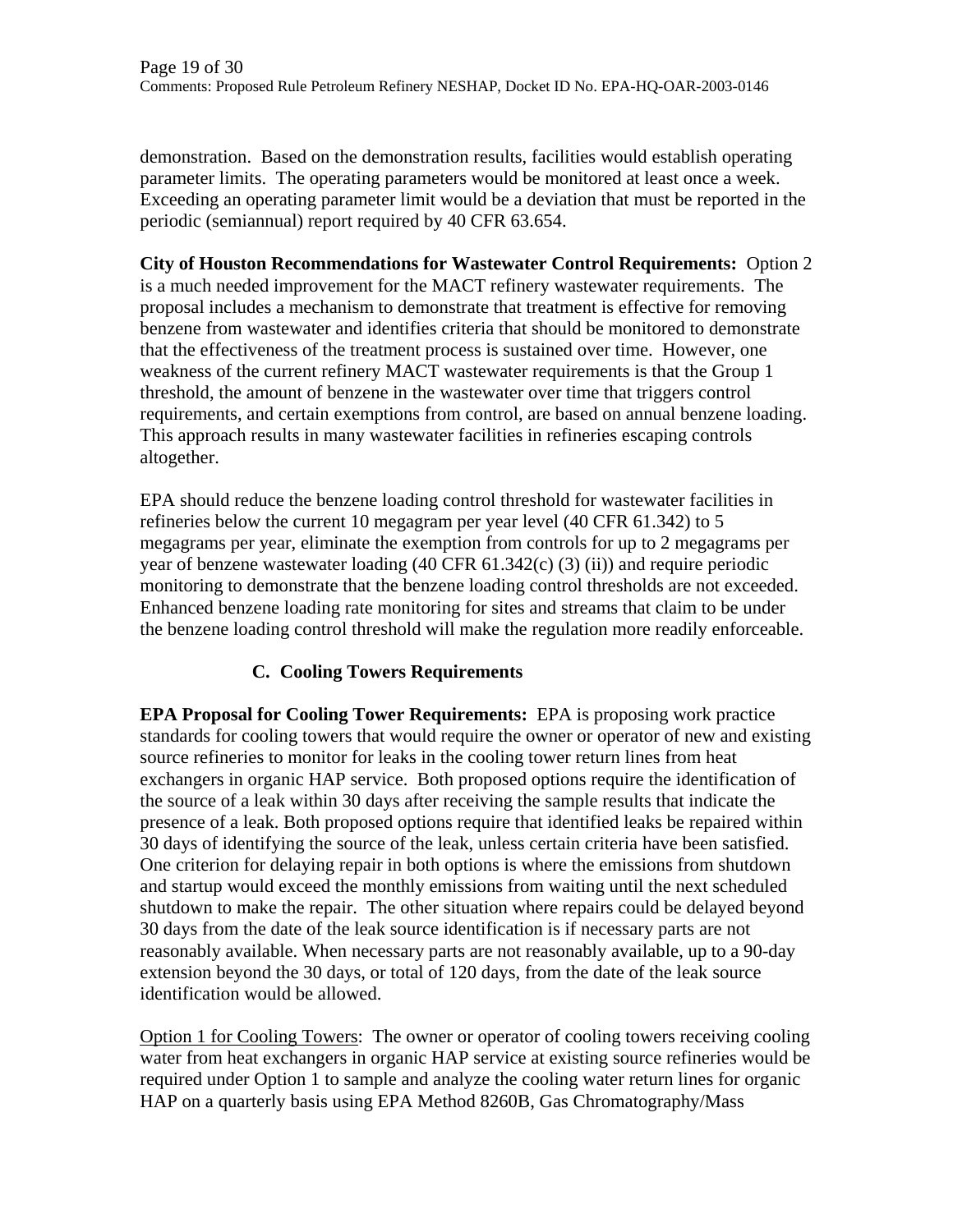Spectrometry (GC/MS), or use surrogate monitoring methods more frequently. The proposed Option 2 existing source cooling water leak threshold is a total organic HAP concentration exceeding 1 part per million by weight (ppmw) in a cooling water. Surrogate monitoring options include monitoring chlorine or bromine usage at least once each day, monitoring free chlorine at least twice each day, monitoring oxidation reduction potential (ORP) at least six times per day, monitoring hydrocarbons in the cooling water using an online analyzer at least twice each day or monitoring volatile organic compounds (VOC) using an air stripping El Paso Method type approach at least once each month. Initial correlations of a selected surrogate monitoring method would need to be conducted using EPA Method 8260B to identify operating limits based on the 1 ppmw in the cooling water leak threshold. The owner or operator of existing source refineries that elect to use a surrogate monitoring method would need to sample and analyze for total organic HAP in the cooling water return line(s) using EPA Method 8260B each time the surrogate operating parameter limit indicates the total organic HAP concentration in a cooling water return line exceeds 1 ppmw.

Option 1 would require owners and operators of cooling towers receiving cooling water from heat exchangers in organic HAP service at new source refineries to monitor the concentration of HAP from each cooling tower system on a quarterly basis and to identify and repair leaks when a potential mass emission leak rate of 10 pounds per day (lbs/day) or greater of any single HAP or 100 lbs/day or greater of total HAP are measured. The only available monitoring method for new source refineries under this option would be to sample and analyze the cooling water return lines for organic HAP using EPA Method 8260B.

Option 2 for Cooling Towers: Under Option 2, owners and operators of cooling towers receiving cooling water from heat exchangers in organic HAP service at new and existing source refineries must monitor the concentration of HAP in the cooling water return line(s) using EPA Method 8260B on a monthly basis. Both new and existing source refineries would be required to identify and repair leaks when a potential mass emissions leak rate of 10 lbs/day or greater of any single HAP or 100 lbs/day or greater of total HAP is measured.

**City of Houston Recommendations for Cooling Towers:** The City supports Option 2. Option 1 is not acceptable because the cooling towers at existing source refineries would not be required to be well controlled, since significant leaks would not need to be corrected and a very large leak could develop shortly after a quarterly monitoring and go undetected for nearly three months. Houston estimates that under Option 1, if a leak was measured just below the 1 ppmw in cooling water threshold for leak repair at an existing source refinery, assuming an 8000 GPM cooling water circulation rate, this would represent approximately 4 lbs/hr of benzene emissions, if benzene was the only VOC/HAP in the cooling water. Over a year, this would lead to more than 16 tons of benzene emissions. For Option 2, a leak rate of just under 10 lbs/day of benzene, annual emissions of benzene would be less than 2 tons. Option 1 is inconsistent with a MACT for refinery sources because the high leak definition and infrequent monitoring could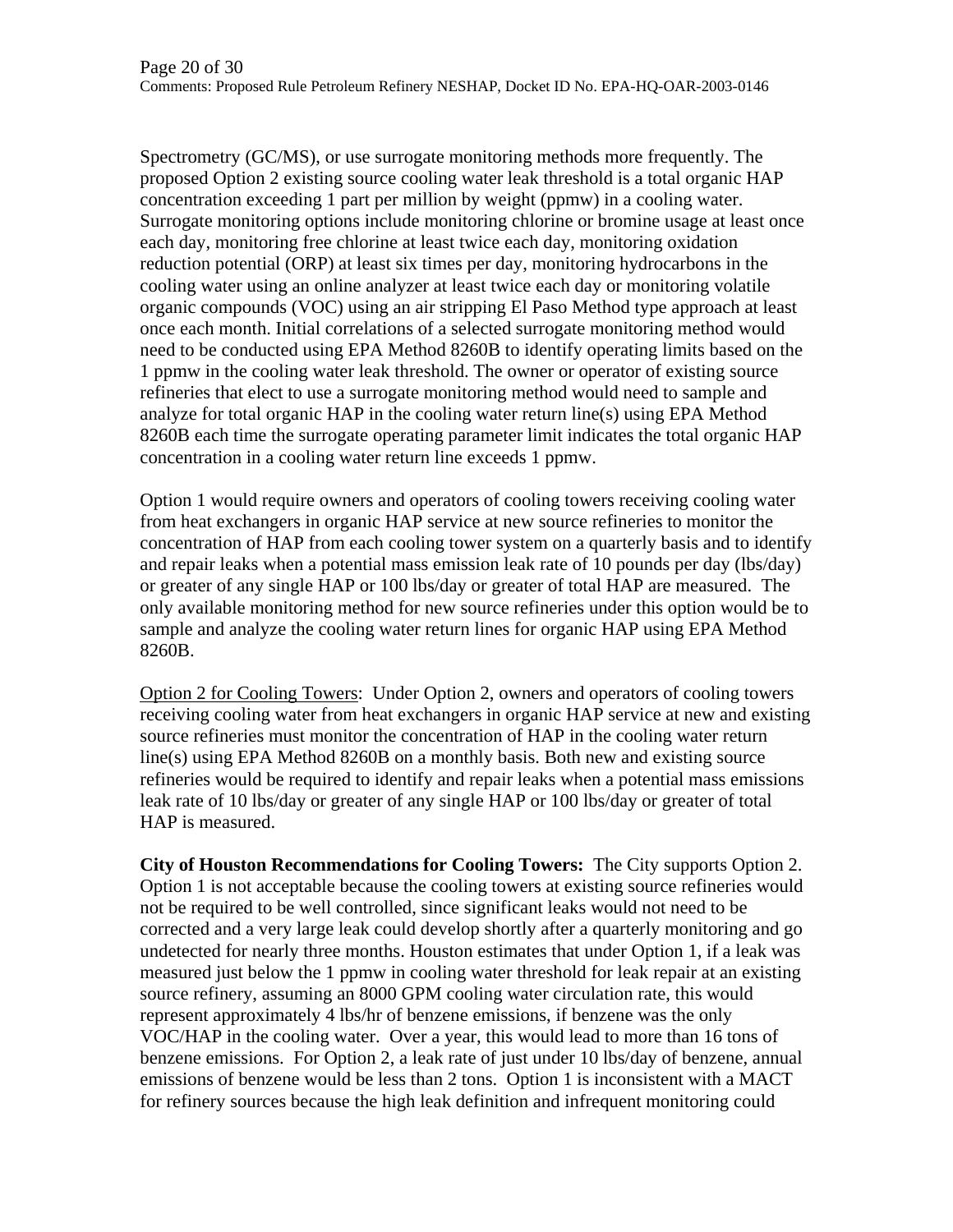result in excessive emissions of hazardous air pollutants from existing sources and the controls are easily implemented. The additional controls in Option 2 as well as the City's recommendations are easily implemented. Because of the delays already caused by this rulemaking, EPA should require that these changes be implemented in 18 months, not 3 years, or at the time of the next turnaround, whichever occurs first.

### **D. Fence Line Monitoring**

The City also supports the EPA's efforts, even at this late date, to obtain more fence line monitoring data. EPA's proposal should be expanded to include other HAPS in addition to benzene.

Fence line monitoring around a refinery should be required by the Refinery MACT regulation, because it is the only way to measure impacts from organic HAP leaving the site. The use of diffusive tube sampling for benzene, discussed in the EPA memorandum dated July 27, 2007, which is part of the record, would represent some improvement over the current lack of required fence line monitoring, to assess the general magnitude of uncertainty regarding emissions estimates from refineries. EPA should therefore promulgate at least a benzene fence line monitoring requirement. However, fence line monitoring for other significant HAPS should be required because the technology is readily available and the monitoring should use other methods, as described below.

The system proposed by EPA, while relatively inexpensive when compared to other monitoring technologies, would not provide refinery operators with timely monitoring data to allow for an effective response to elevated levels that are detected. Where emissions sites, like a refinery and a chemical plant, are located close to one another, or even along the same fence line, as is frequently the case in the Houston area, the proposed diffusive tube sampling data would not be useful in determining which site is responsible when elevated levels are detected, because samples are collected over a lengthy time period, such as weeks or months. The diffusive tube sampling would also not timely warn operators when fence line concentrations reach levels of concern, which is especially important when residential neighborhoods are located next to refineries, as is the case in the Houston area.

EPA should therefore require shorter sampling periods, such as hourly, coupled with wind speed and direction measurements, when benzene and other HAP impacts from more than one site may affect a refinery's fence line monitor, or when residential neighborhoods are located near refineries. Advanced monitoring technologies that can measure benzene and other HAP concentrations at the ppb level at hourly or more frequent intervals are available. Two such advanced monitoring techniques include automated gas chromatography (AutoGC) and ultraviolet-differential optical absorption spectrometry (UV DOAS). TCEQ and some plants are currently operating AutoGC monitors at several ambient air monitoring stations throughout Texas, and these monitors provide hourly concentration data for various HAP compounds in the ambient air. UV DOAS is a commercially available technology that has the capability to measure benzene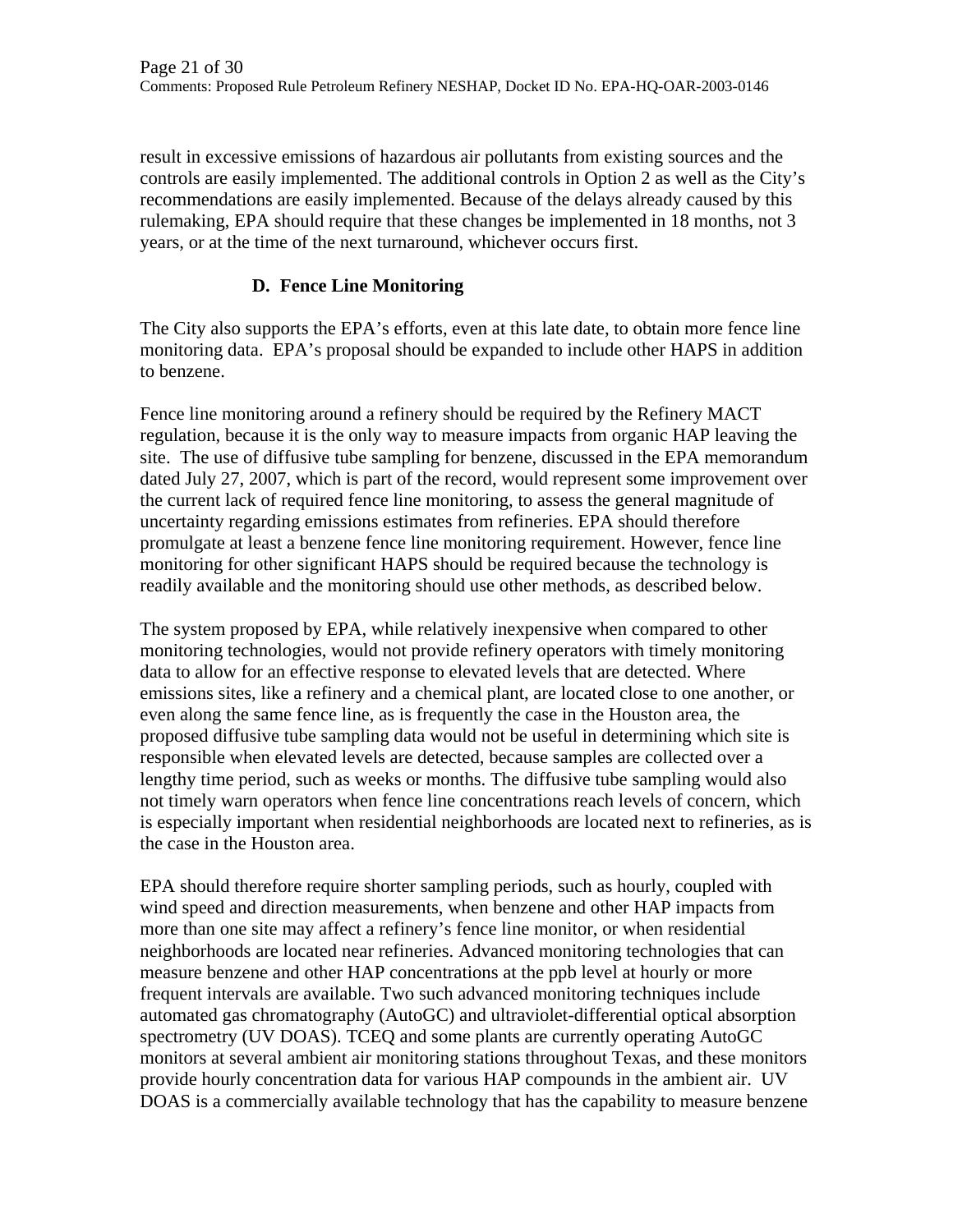or other aromatic compound concentrations along a site's fence line. The advanced fence line monitoring will provide the source operator with an opportunity to timely react to elevated levels and correct problems, as opposed to waiting weeks or months to react to data that might not even conclusively indicate which site is responsible.

Current emissions estimation techniques have repeatedly been shown to under-report actual emissions by a factor of 3 to 100. EPA should therefore require short term advanced remote sensing monitoring technologies, that will allow for mass emissions flux measurements of VOC and benzene, such as Differential Absorption Light Detection and Ranging (DIAL) and Fourier Transform Infrared (FTIR) monitoring, coupled with long term diffusive tube, UV DOAS or AutoGC monitoring, so that realistic emissions rates can be reported and used for regulatory development, health effects and photochemical modeling purposes. The remote sensing techniques also are useful tools for identifying emissions sources that are contributing to elevated ambient air levels of HAP and ranking emissions reduction actions.

### **III. Option 3: The City of Houston proposes that the EPA initiate additional rulemaking immediately to promulgate rules to reduce the adverse public health impact posed by HAP emissions from petroleum refineries.**

# **A. Additional Controls**

**Flares:** The use of flares as an emission control device instead of equipment that should only be used in limited emergency safety circumstances is one example. Some states have adopted this approach for flares and EPA should adopt the most stringent requirements for emission sources as part of its requirements to insure an ample margin of safety from these emissions for exposed populations. The NRDC comments previously cited and incorporated by reference provide additional detail regarding flares and cokers as well as measures that EPA should adopt to control the emission of HAPs. This is not new technology and it should be incorporated into the MACT requirements.

# **Elevated Flares Should Not Be Considered a Maximum Achievable Control**

**Technology:** EPA's NESHAP regulations, including the Refinery MACT regulation, indicate elevated flares are acceptable control devices for organic HAP, provided the flare meets the requirements of 40 CFR 63.11(b). Instead, flares should be considered a source of emissions and emissions from flares should be minimized, consistent with safety concerns. The important requirements under 40 CFR 63.11(b) for a flare are: no more than 5 minutes of visible emissions during 2 consecutive hours are allowed, a thermocouple or equivalent device must be used to detect the presence of a flame, a minimum heat content of the gas to be combusted must be maintained and a maximum exit velocity of the gas at the flare tip must not be exceeded. The minimum heat content and the maximum exit velocity are dependent on the type of the flare, whether it is steam assisted, air assisted or unassisted.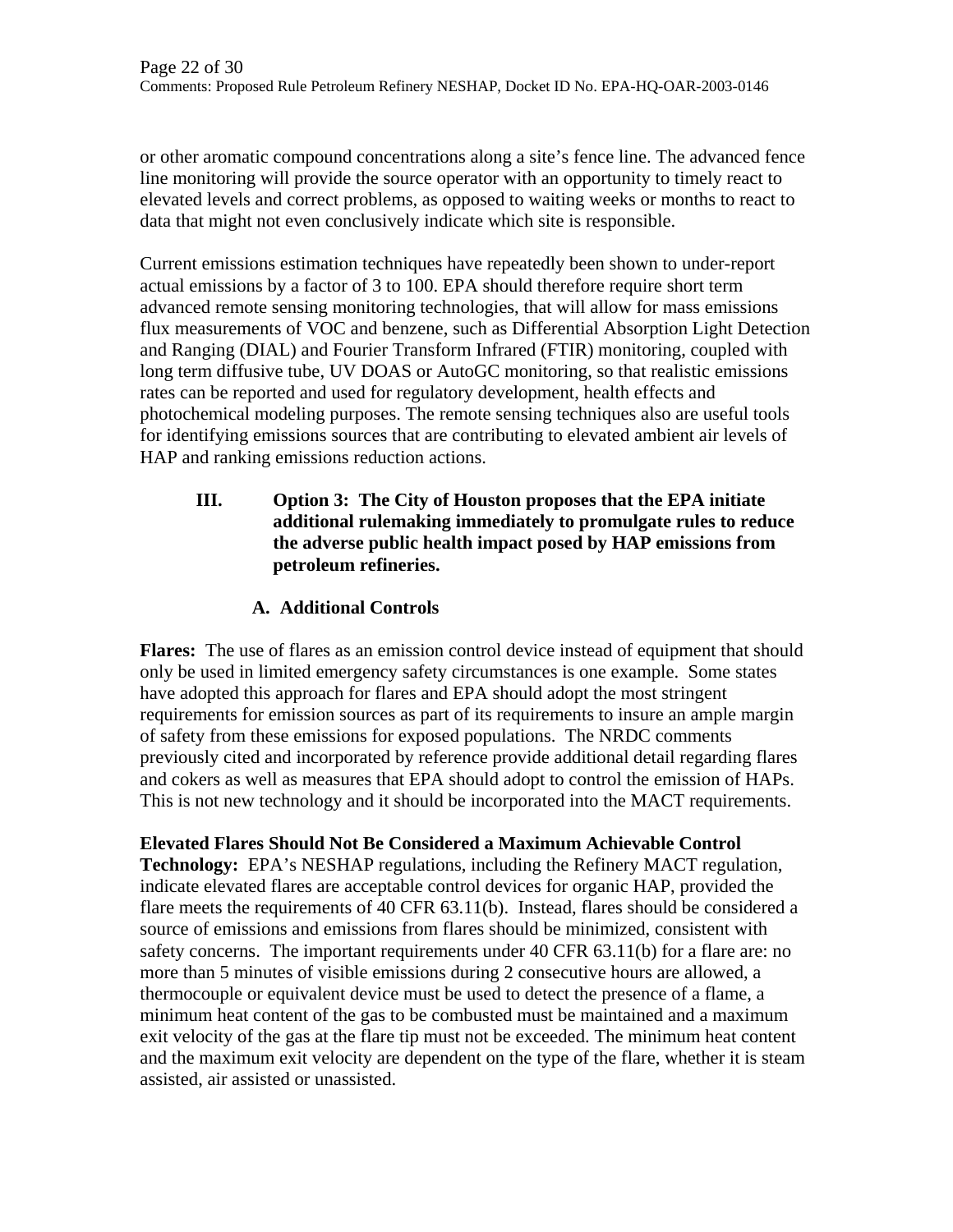The refinery MACT regulation allows miscellaneous process vents, pressure relief valves, storage tank emissions, gasoline loading racks, marine vessel loading, compressor seal vents and emissions from oil water separators to be controlled using an elevated flare, as long as the flare meets the requirements of 40 CFR 63.11(b). The problem is that the assumed destruction efficiency of an elevated flare (98%) is low in comparison to the other available control devices that can be implemented to comply with the Refinery MACT. Studies have shown that the assumed destruction efficiency of 98% for an elevated flare is significantly higher than the actual destruction efficiency (see Reducing Emissions from Plant Flares, Paper #61, April 24, 2006, by Industry Professionals for Clean Air, which is attached. Studies, including a study conducted by EPA in  $1983^9$ , have also shown that the actual destruction efficiency of flares significantly drops during times of significant crosswinds and when excessive steam is applied to the flare tip.

In most situations, the vent gases from the above noted sources can be recovered and reprocessed, if not otherwise controlled with a device that has higher destruction efficiency than an elevated flare. A combination of a flare gas recovery system and an elevated flare for time periods during which the amount of hydrocarbons exceed the capability of the flare gas recovery system (such as malfunctions, emergencies, startups and shutdowns), have been shown to be an excellent method for control of refinery HAP emissions and are clearly available technology. Many refineries on a voluntary basis have used flare gas recovery systems because the value of the recovered gases can typically pay for the cost of a flare gas recovery system in a short period. Additionally, many EPA Consent Decrees with refineries and the South Coast and Bay Area Air Quality Districts in California have been requiring some form of flare gas recovery for several years, demonstrating that flare gas recovery is available and cost effective. EPA should reduce residual risk from refinery sources subject to the Refinery MACT regulation by eliminating the option of controlling routine emissions from various refinery sources with an elevated flare and adopt controls that are readily available and consistent with the requirements of the Clean Air Act.

### **EPA Should Require Vapor Recovery and Monitoring for Delayed Coker Units:**

A DIAL study conducted recently in Canada indicates that delayed Coker Units was responsible for as much as a quarter of a refinery's benzene emissions, when the delayed Coker Units do not have some form of vapor recovery<sup>10</sup>. EPA should therefore set  $HAP$ emissions standards for delayed Coker Units at refineries, require monitoring of vapors from delayed Coker Units, and require vapor recovery on delayed Coker Units that do not comply with the emissions standards.

 9 EPA, Flare Efficiency Study, EPA-600/2-83-052 (1983).

 $10$  Refinery Demonstration of Optical Technologies for Measurement of Fugitive Emissions and for Leak Detection, Alberta Research Council, Inc, for Environment Canada, Ontario Ministry of the Environment and Alberta Environment, March 31, 2006, Revised November 1, 2006, http://www.arc.ab.ca/ARC-Admin/UploadedDocs/Dial%20Final%20Report%20Nov06.pdf, Page 13.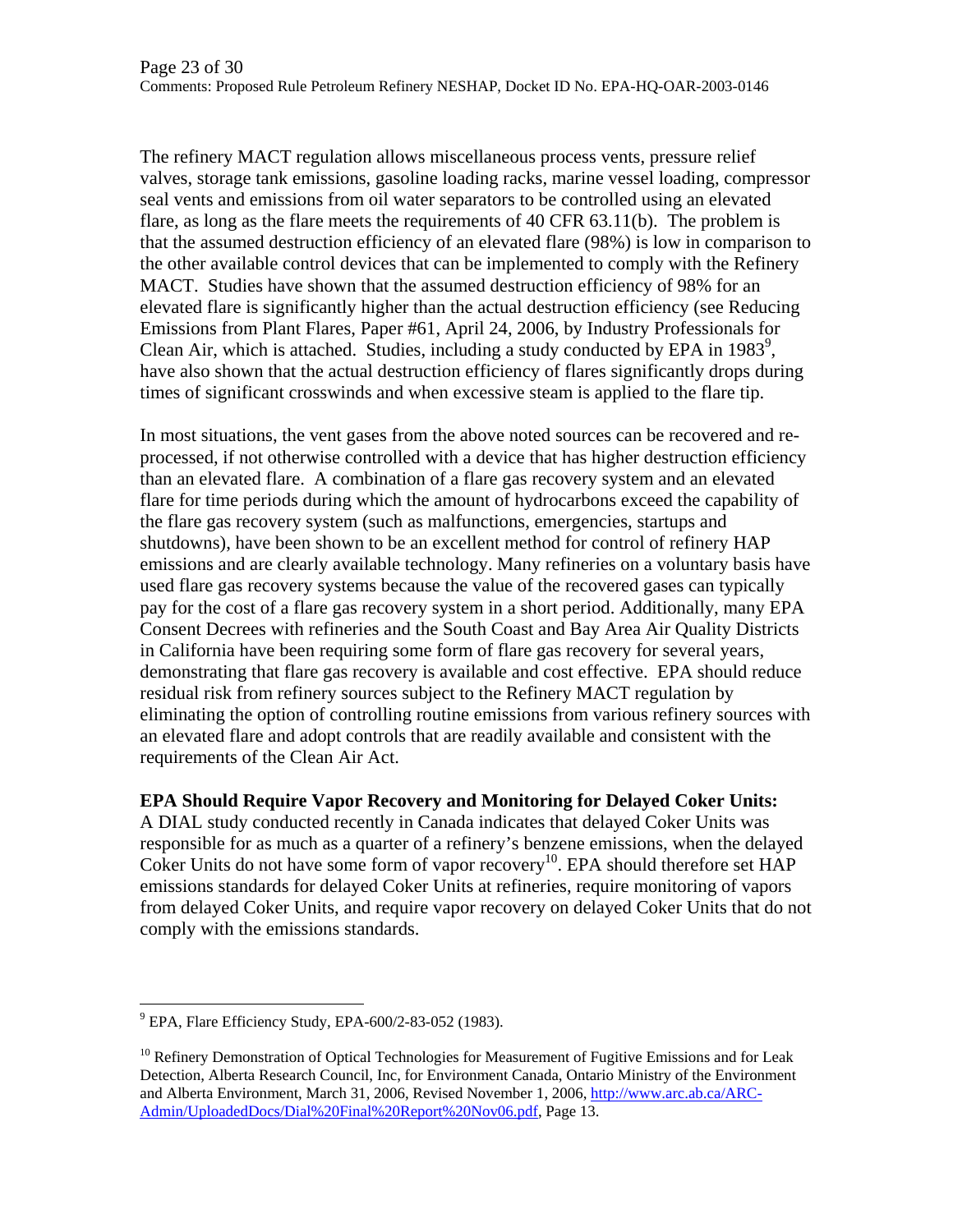**EPA Should Promulgate Emissions Standards for Periods of Startup, Shutdown, and Maintenance:** Emissions from refinery startup, shutdown and maintenance activities are significant, especially when the activities are not well planned and controlled. Recent events at refineries in the Houston area that occurred during startup and shutdown activities resulting in deaths, injuries and calls for sheltering in place highlight the need for EPA to require emissions from startup, shutdown and maintenance activities at refineries to be well controlled. EPA should require compliance with the Refinery MACT emissions and work practice standards at all times, including during startup, shutdown and maintenance activities, unless EPA identifies specific scenarios during startup, shutdown or maintenance activities where it is not possible for refineries to comply with the emissions and work practice standards. For each of these specific scenarios EPA should promulgate alternative emissions and work practice standards to ensure that emissions are well controlled. These startup, shutdown and maintenance emissions and work practice standards should ensure that new refineries control startup, shutdown and maintenance activity emissions at least as well as the best controlled refineries and that existing refineries limit emissions during startup, shutdown and maintenance activities to no more than the levels achieved by the best performing 12% of existing refineries' during startup, shutdown and maintenance activities.

### **B. Additional Actions**

**EPA Should Require Compliance with Applicable Standards at All Times:** EPA's NESHAP regulations, including the Refinery MACT regulation, provide an exemption from emissions standards during periods of malfunctions. A malfunction is defined in 40 CFR 63.2 as "any sudden, infrequent, and not reasonably preventable failure of air pollution control equipment, process equipment, or a process to operate in a normal or usual manner. Failures that are caused in part by poor maintenance or careless operation are not malfunctions." Releases of HAP from refineries during malfunctions that exceed permit limits or other standards cause unacceptably high ambient levels of benzene and other HAP compounds. Emissions that exceed a regulatory standard or a permit limit, even when caused by a "malfunction," should be treated as violations of the applicable emission limitation. However, EPA may exercise its enforcement discretion regarding the imposition of a penalty for sudden and unavoidable malfunctions caused by circumstances entirely beyond the control of the owner or operator. Removing the malfunction exemption will provide added incentive for refineries to prevent periods of excess emissions and will enhance the enforceability of the MACT requirements.

**EPA Should Adopt the Strategies in the City of Houston' Regional Benzene Air Pollution Reduction Plan:** The City developed a voluntary benzene reduction plan for major source benzene emitters in the greater Houston region. The plan is contained in Exhibit 3. The control strategies identified in the plan are technologically and economically feasible and in fact are in use at facilities in the United States today. The EPA should propose rules incorporating these strategies as soon as possible.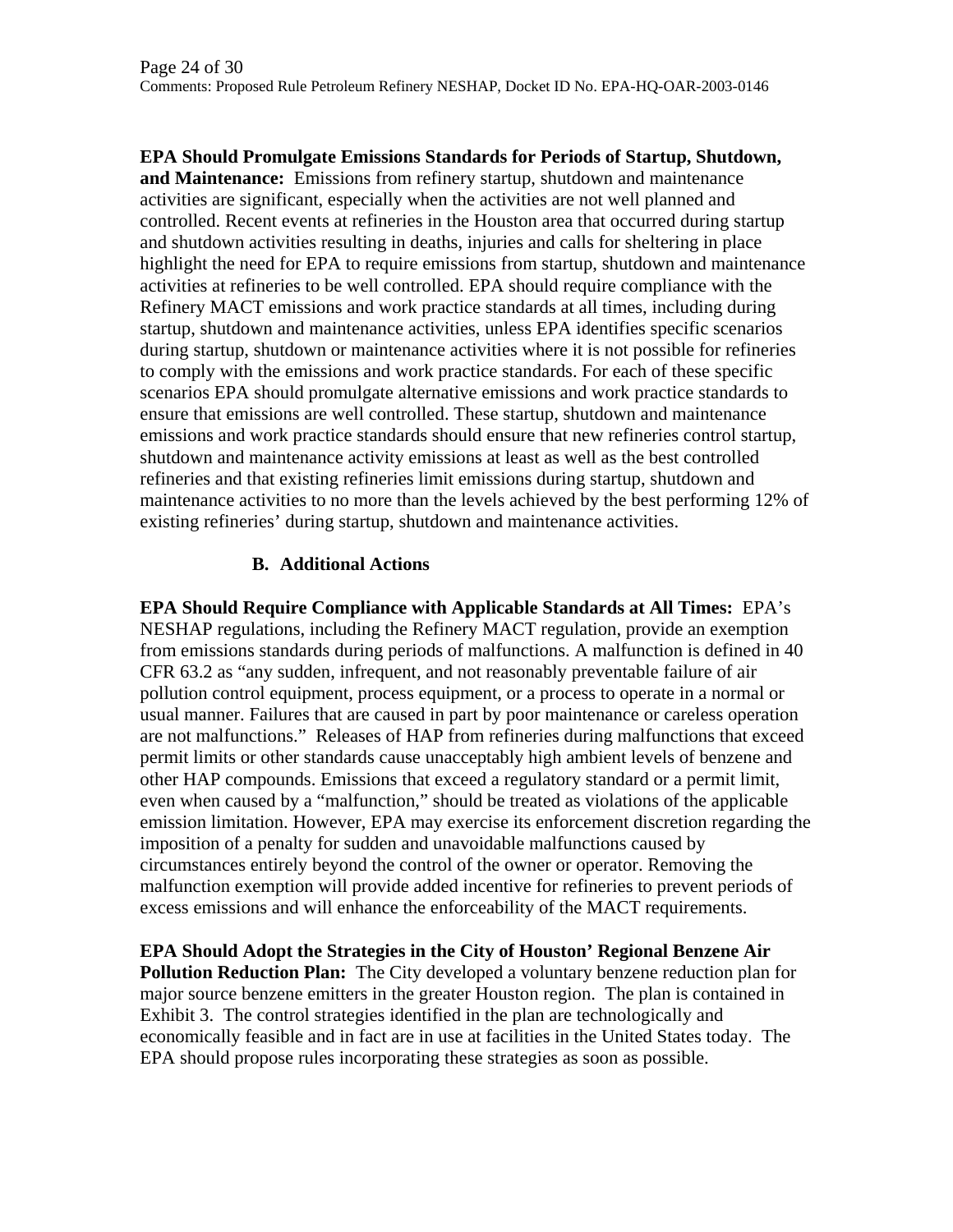**The EPA should consider additional strategies for reducing refinery HAP emissions because the MACTs have not reduced refinery contributions to ambient air concentrations of HAPs:** Ambient air data indicate that the MACT program is not effective, at least in Houston, because the concentrations of benzene in ambient air contributed from major sources shows no downward trend at some locations and limited improvement at others during the past five years. As control measures came on line in the past five years, improvements in air quality should have been seen. The only recent improvements appear to be associated with reductions in onroad mobile emissions.

A statistical assessment of 10 years of all of the available benzene 1 hr automatic gas chromatograph (auto gc) data in the Houston Region was assessed. All concentrations are in ppbV. Each year was evaluated in terms of 8 statistical measures: mean at  $95<sup>th</sup>$ upper confidence, arithmetic mean, maximum, median, median of concentrations above the  $1x10^{-5}$  limit health limit, % of time above  $1x10^{-4}$  health limit, % of time above  $1x10^{-5}$ health limit and % of time below  $1x10^{-6}$  health limit. The trend of each of the statistics was evaluated using the EPA recommended Mann Kendall test for trend at the 5% significance level.

Table 3 below is a brief summary of some of the overall results. The first column is a list of the auto gc sites ordered from most contaminated to least contaminated. This ordering is based on the 2007 year to date (ytd) average rank of 6 statistical measures of the air (mean  $95<sup>th</sup>$  upper confidence, maximum, median, median of concentrations above the  $1x10^{-5}$  limit, % of time above  $1x10^{-4}$ , and percent of time above  $1x10^{-5}$ ). Only seven of the eight statistics evaluated at each site were used in this ranking; the arithmetic mean rank was not used because it duplicates the mean rank at 95%. The health levels are derived from the EPA OAQPS unit risk levels.

A trend test (Mann Kendall) was conducted for each of the seven statistics at monitors with adequate data ( $=0.05$ ). The five-year trend analysis indicates a sum of 16 of the 60 statistics evaluated show improvement. Six of the ten locations show no statistically significant improving trend in any statistic. The site demonstrating the most improving trend in the last 5 years is HRM-3. Lynchberg and Channelview, the most contaminated sites to date in 2007, show no significant improvement in any statistic evaluated in the past 5 years and the next most contaminated site, Clinton, shows only slight improvement with two of six of the evaluated statistics showing improvement.

All of these sites are in the Houston region. Clinton, Milby and Cesar Chavez are in the city limits, HRM-3 is just outside of the city limits and Channelview, Deer Park 2, and Lynchberg are nearby.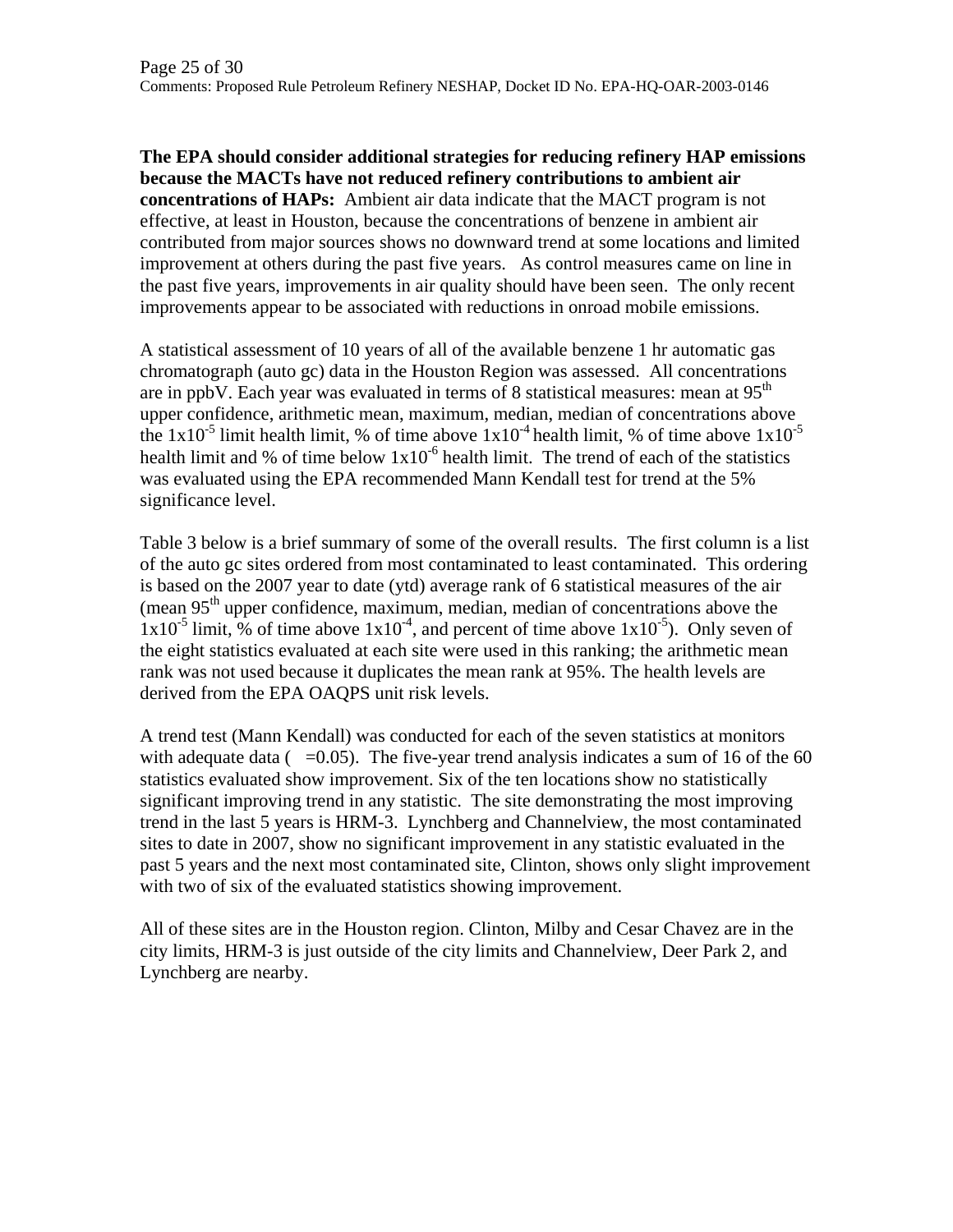| <b>Benzene</b> |                    | <b>Trend Test Results Which Show Improvement</b> |     |     |             |  |
|----------------|--------------------|--------------------------------------------------|-----|-----|-------------|--|
| Order of Most  | 2007 contamination |                                                  |     |     | Improvement |  |
| Contaminated   | rank               | 10 yr Trend   7 yr Trend 5 yr Trend              |     |     | detected?   |  |
| Lynchberg      | 10.7               |                                                  |     | 0/7 | no          |  |
| Channelview    | 10.7               |                                                  | 0/7 | 0/7 | no          |  |
| Clinton        | 9.9                | 5/7                                              | 1/7 | 2/7 | ves         |  |
| HRM-3          | 8.4                |                                                  |     | 5/7 | yes         |  |
| Cesar Chavez   | 7.9                |                                                  |     |     |             |  |
| Milby          | 7.4                |                                                  |     |     |             |  |
| Deer Park 2    | 7.0                | 4/7                                              | 2/7 | 0/7 | ves         |  |
| Mustang Bayou  | 4.7                |                                                  |     | 5/7 | <b>ves</b>  |  |
| Wallisville    | 4.0                |                                                  |     | 0/7 | no          |  |
| Tx City 34th   | 3.6                |                                                  |     | 6/7 | ves         |  |
| Lake Jackson   | 1.9                |                                                  |     | 0/7 | no          |  |
| Danciger       | 1.3                |                                                  |     | 2/7 | ves         |  |

Table 3: Benzene concentration trend results

ordering based on average rank of 7 statistical indicators

 $=$  not enough data trend summary is the number of trend statistics showing statistically significant improvement in trend of air quality out of 7 trend tests on different statistics ( $\alpha$ =0.05)

Although declines in benzene concentrations from the 1980s to the late 1990s are significant in the data record they are not attributable to MACTI standards because they were not yet in effect (Figure 8). Although linear regression used on non-normally distributed skewed data may be biased, it is a useful quick tool keeping in mind the limitations. Linear least squares regression of benzene concentrations of the past 7 years of data in Dallas, Clinton and Deer Park, Houston have approximately equivalent slopes (-0.02). Because Dallas has the same recent (7 year) decreasing slope as sites in Houston, the slope seems more attributable to reductions in emissions from fleet turnover and LEV standards than to MACTI as Dallas has no major sources.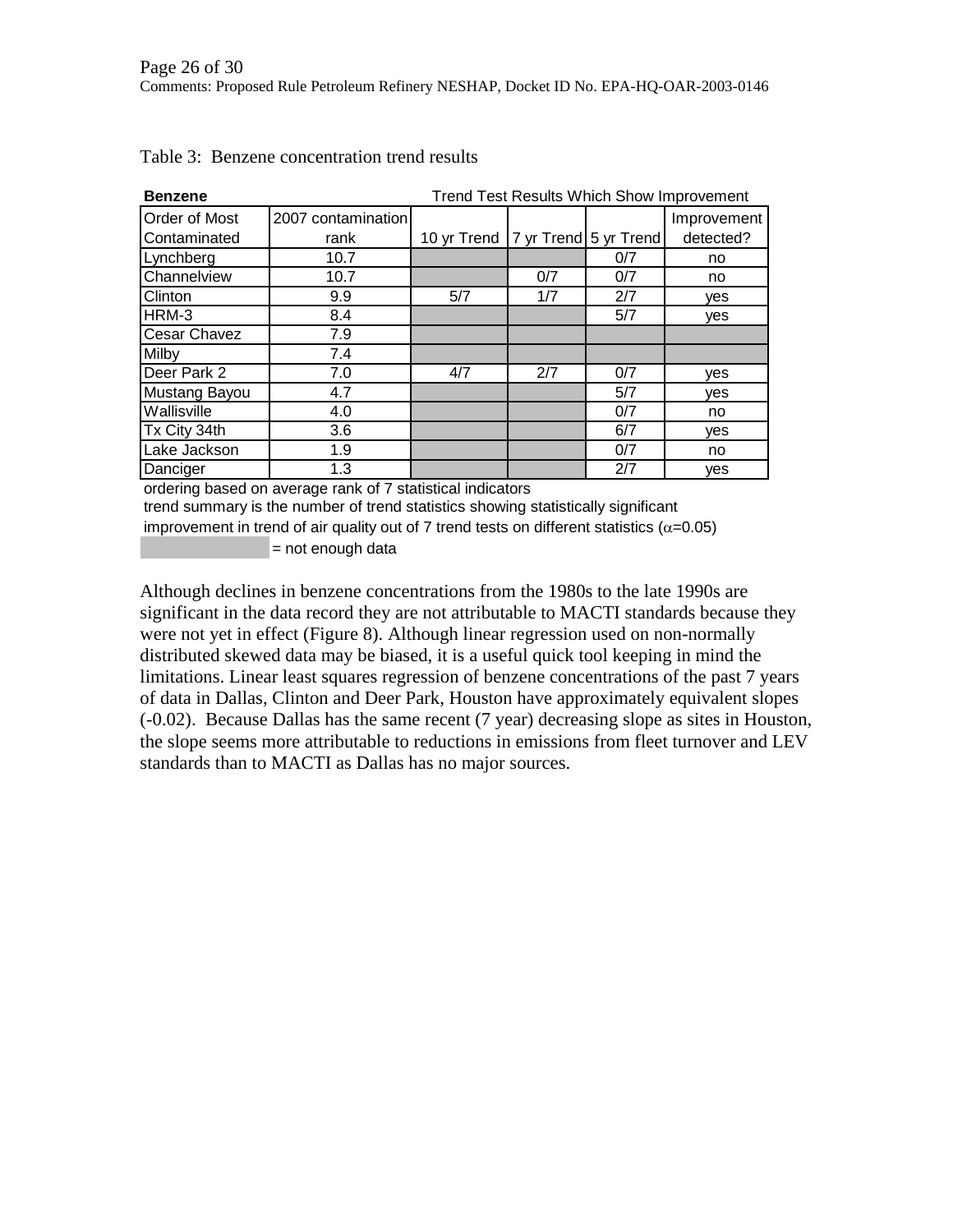Figure 8: Benzene Emission Trends in Harris County, 1988-2005



Regardless of what the source of the contamination is in the ambient air, EPA has not protected the environment or the health of Houstonians. Data indicate that ambient air concentrations of benzene exceed the  $1x10^{-5}$  risk level up to 80% of the time during 2007 (Figure 9).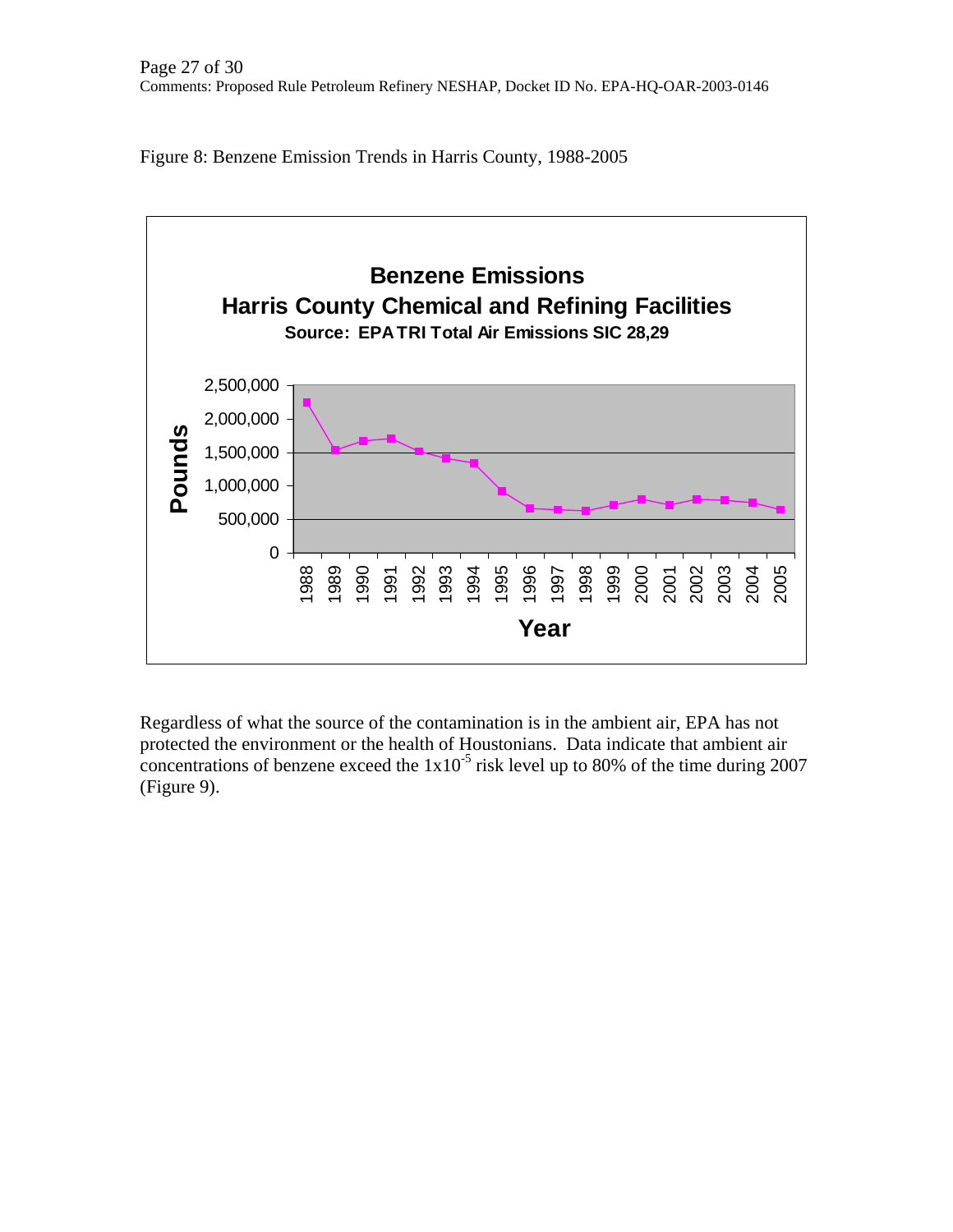

Figure 9: Percent of 2007 that benzene and/or 1,3 butadiene exceeded  $1x10^{-5}$  risk level

**Houstonians and Texans are disproportionately burden by the failure of the MACTs the control HAPS:** In the Houston area specifically and Texas generally, the MACT standards do not afford the same level of protection to residents here as elsewhere. The disproportionate burden imposed upon Texans by the high concentration of refineries is exacerbated because of the disproportionately high volume of toxic emissions per production unit from Texas refineries compared to those in other states.

An analysis of self-reported data from the 2005 Toxic Release Inventory and the 2005 Energy Information Administration's Annual Refinery Report shows that Texas refineries emit significantly more OSHA carcinogens per barrel of refined product than refineries operated by the same companies in other states. (See Exhibit 4). Texas refineries represent 30% of the nation's refining capacity and 48% of the associated OSHA carcinogen emissions. California refineries represent 8% of the refining capacity, and 3% of the associated emissions; Louisiana refineries represent 18% of the refining capacity and 17% of the associated emissions; refineries in all other states combined represent 43% of the refining capacity and 31% of the associated emissions. For refineries operated by Shell, Valero, ExxonMobil, ConocoPhillips and CITGO, the Texas-based refineries emit more OSHA carcinogens per barrel refined than their refineries in California, Louisiana, Oklahoma, New Jersey, Montana, Illinois, and Washington. The same disparities exist when the data for benzene alone is examined. These disparities indicate that the MACT standards are not adequate to control emissions across the nation.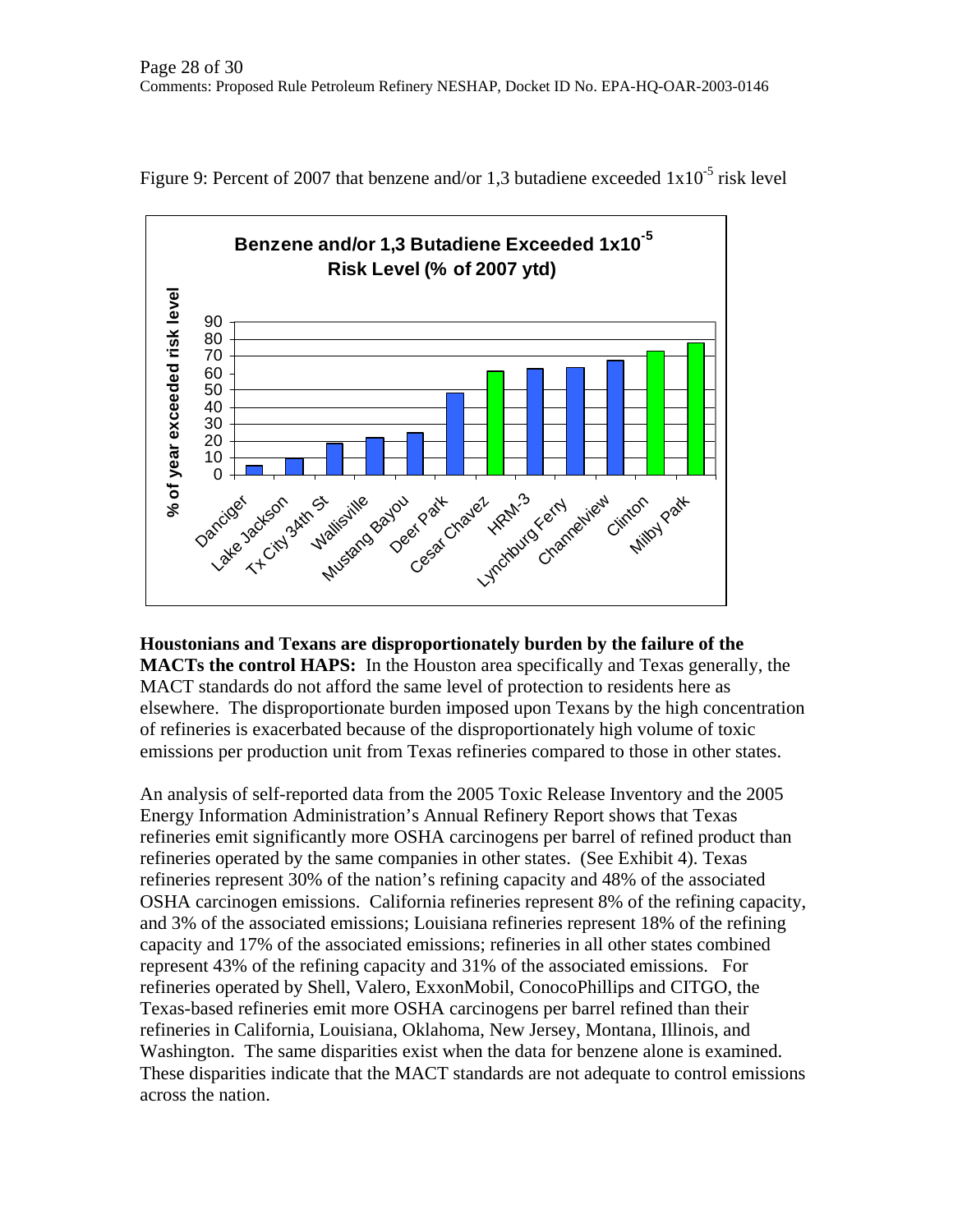### **Conclusion**

For all the reasons stated above, the proposed rules, if promulgated, would be arbitrary and capricious and would not meet the standards of the Administrative Procedure Act, 42 U.S.C. Sec. 7607 (d) (9) (A), the Clean Air Act, or Executive Order 12898. Under these circumstances, the City of Houston urges EPA to (1) adopt the additional controls proposed on an interim final basis while it collects the data it needs to perform an acceptable risk assessment, (2) conduct a risk assessment in accordance with the statute, and (3) propose additional controls as required under the Clean Air Act as discussed above, as soon as practicable.

Thank you for the opportunity to comment on this important proposal. I look forward to working with you to improve the regulations so that significant reductions in hazardous air pollutants in Houston and the nation can be reduced to better protect our citizens.

Sincerely,

Bill White Mayor

cc: Richard Greene, EPA Administrator Region 6 Elena Marks, Houston--Director of Health and Environmental Policy Karl Pepple, Houston—Director of Environmental Programming Arturo Michel, Houston—City Attorney Arturo Blanco, Houston—Bureau of Air Quality Chief Paulette Wolfson, Houston—Senior Assistant City Attorney